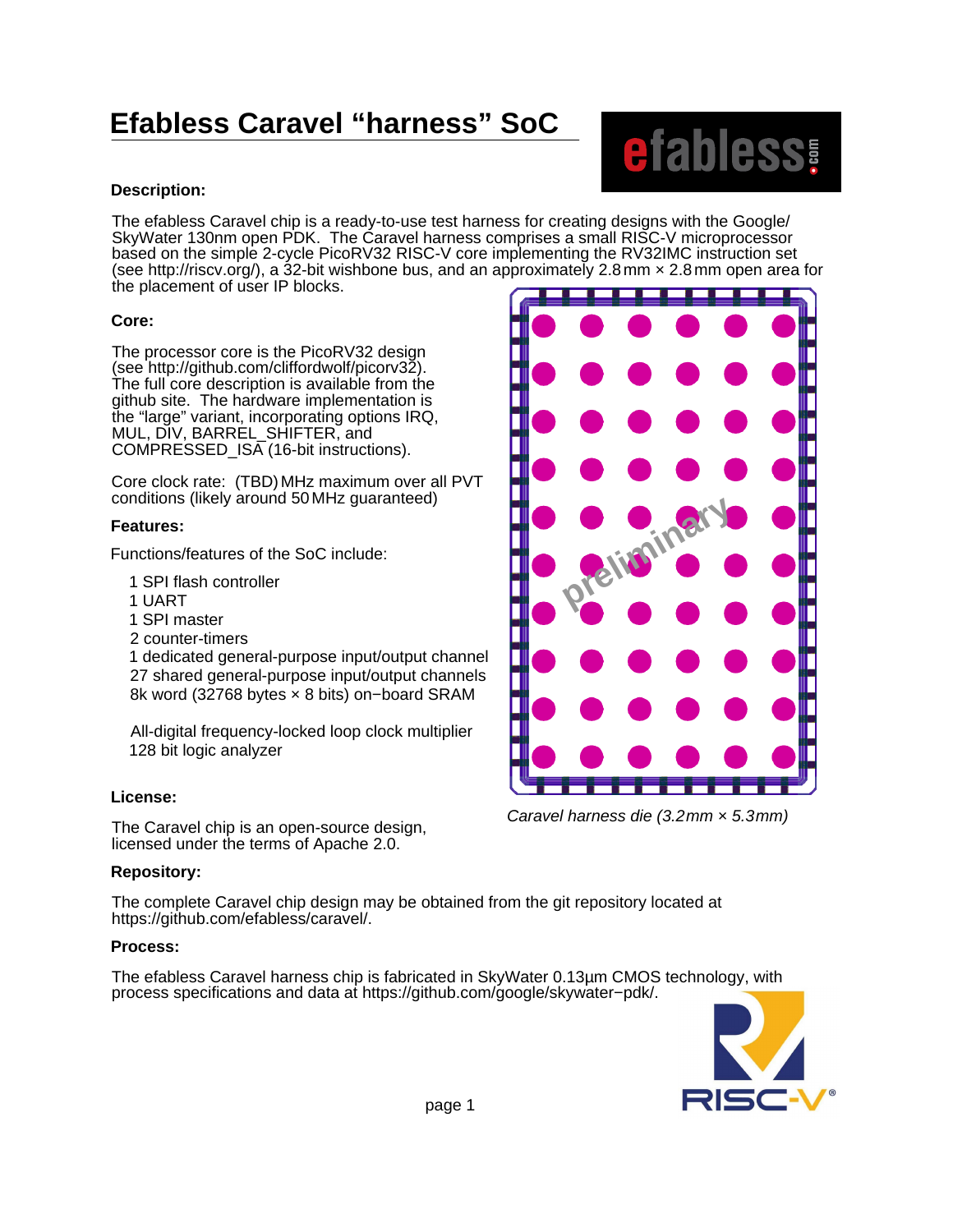# **Efabless Caravel "harness" SoC**

### **Version:**

This document corresponds to version 1 of the Caravel processor (October 2020).

### **Revision history:**

Documentation revision 0 (October 14, 2020)

Documentation revision 1 (October 19, 2020)

Changed pinout to add four ground (bump bond) pads in the center, and to move the user area power supply padframe pads into the user area for easier connecting.

Documentation revision 2 (October 27, 2020)

More updates corresponding to RTL-level changes in the description.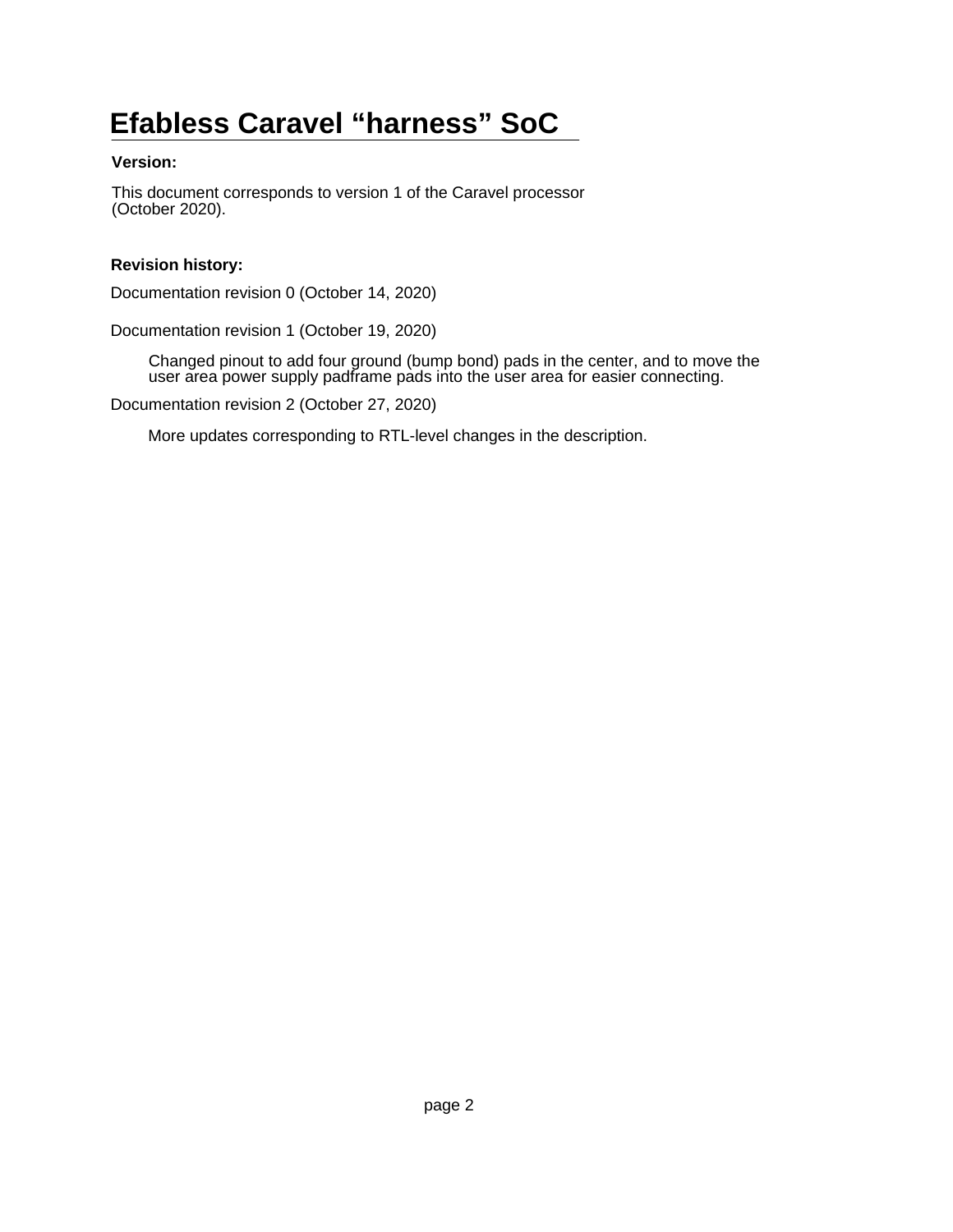# Efabless Caravel PicoRV32 SoC and User Project Harness page 3

### **Pinout (6x10 WLCSP)**

| A <sub>1</sub><br>A2<br>A <sub>3</sub><br>A4<br>A <sub>5</sub><br>A <sub>6</sub><br>A7<br>A <sub>8</sub><br>A <sub>9</sub><br>A10                             | $mpr$ <i>j_io</i> [23]<br>vccd <sub>2</sub><br>$mpr$ <i>j_io</i> [25]<br>$mpr$ <i>j_io</i> [27]<br>$mpr$ <i>j_io</i> [29]<br>$mpr$ <i>j_io</i> [31]<br>$mpr$ <i>j_io</i> [32]<br>$mpr$ <i>j_io</i> [35]<br>$mpr$ <i>j_io</i> [37]<br>vccd | E <sub>1</sub><br>E <sub>2</sub><br>E <sub>3</sub><br>E <sub>4</sub><br>E <sub>5</sub><br>E <sub>6</sub><br>E7<br>E <sub>8</sub><br>E <sub>9</sub><br>E10             | $mpr$ <i>j_io</i> [16]<br>$mpr$ <i>j_io</i> [14]<br>mprj_io[11]/flash2 io1<br>mprj_io[9]/flash2 sck<br>mprj_io[7]/irq<br>vssa1<br>mprj_io[5]/ser_rx<br>mprj_io[3]/CSB<br>mprj_io[1]/SDO<br>gpio |
|---------------------------------------------------------------------------------------------------------------------------------------------------------------|-------------------------------------------------------------------------------------------------------------------------------------------------------------------------------------------------------------------------------------------|-----------------------------------------------------------------------------------------------------------------------------------------------------------------------|-------------------------------------------------------------------------------------------------------------------------------------------------------------------------------------------------|
| <b>B1</b><br><b>B2</b><br>B <sub>3</sub><br>B <sub>4</sub><br>B <sub>5</sub><br>B <sub>6</sub><br><b>B7</b><br>B <sub>8</sub><br>B <sub>9</sub><br><b>B10</b> | $mpr$ <i>j</i> _io[21]<br>$mpr$ <i>j_io</i> [22]<br>vssa2<br>$mpr$ <i>j_io</i> [26]<br>$mpr$ <i>j_io</i> [28]<br>$mpr$ <i>j_io</i> [30]<br>vssd <sub>2</sub><br>$mpr$ <i>j_io</i> [34]<br>$mpr$ <i>j_io</i> [36]<br>resetb                | F <sub>1</sub><br>F <sub>2</sub><br>F <sub>3</sub><br>F <sub>4</sub><br>F <sub>5</sub><br>F <sub>6</sub><br>F7<br>F <sub>8</sub><br>F <sub>9</sub><br>F <sub>10</sub> | $mpr$ <i>j_io</i> [15]<br>vccd1<br>$mpr$ <i>j_io</i> [12]<br>mprj_io[10]/flash2 io0<br>mprj_io[8]/flash2 csb<br>vssd1<br>mprj_io[6]/ser_tx<br>mprj_io[4]/SCK<br>mprj_io[2]/SDI<br>vdda          |
| C <sub>1</sub><br>C <sub>2</sub><br>C <sub>3</sub><br>C <sub>4</sub><br>C <sub>5</sub><br>C <sub>6</sub><br>C7<br>C <sub>8</sub><br>C <sub>9</sub><br>C10     | $mpr$ <i>i</i> o <sup>[19]</sup><br>$mpr$ <i>j_io</i> [20]<br>$mpr$ <i>j_io</i> [24]<br>vddio<br>vssio/vssa/vssd<br>vssio/vssa/vssd<br>vdda2<br>$mpr$ <i>j_io</i> [33]<br>clock<br>flash csb                                              | 1<br>$\overline{2}$<br>3                                                                                                                                              | F<br>Е<br>C<br>B<br>D<br>Α<br>◯<br>$(\ )$<br>$\left( \begin{array}{c} \lambda \end{array} \right)$<br>$\left(\begin{array}{c} 1 \end{array}\right)$<br>◯<br>$(\ )$                              |
| D <sub>1</sub><br>D <sub>2</sub><br>D <sub>3</sub><br>D <sub>4</sub><br>D5<br>D <sub>6</sub><br>D7<br>D <sub>8</sub><br>D <sub>9</sub><br>D <sub>10</sub>     | $mpr$ <i>j</i> _io[18]<br>mprj_io[17]<br>mprj_io[13]<br>vdda1<br>yssio/yssa/yssd<br>vssio/vssa/vssd<br>mprj_io[0]/JTAG<br>flash clk<br>flash io1<br>flash io0                                                                             | 4<br>5<br>6<br>7<br>8<br>9<br>10                                                                                                                                      | ◯<br>$\left(\begin{array}{c} 1 \end{array}\right)$<br>◯<br>$\Box$<br>◯<br>$(\ )$<br>$\bigcap$<br>$\bigcap$<br>$\left(\begin{array}{c} \end{array}\right)$<br>$\bigcirc$                         |
|                                                                                                                                                               |                                                                                                                                                                                                                                           |                                                                                                                                                                       |                                                                                                                                                                                                 |

Package as viewed from the bottom.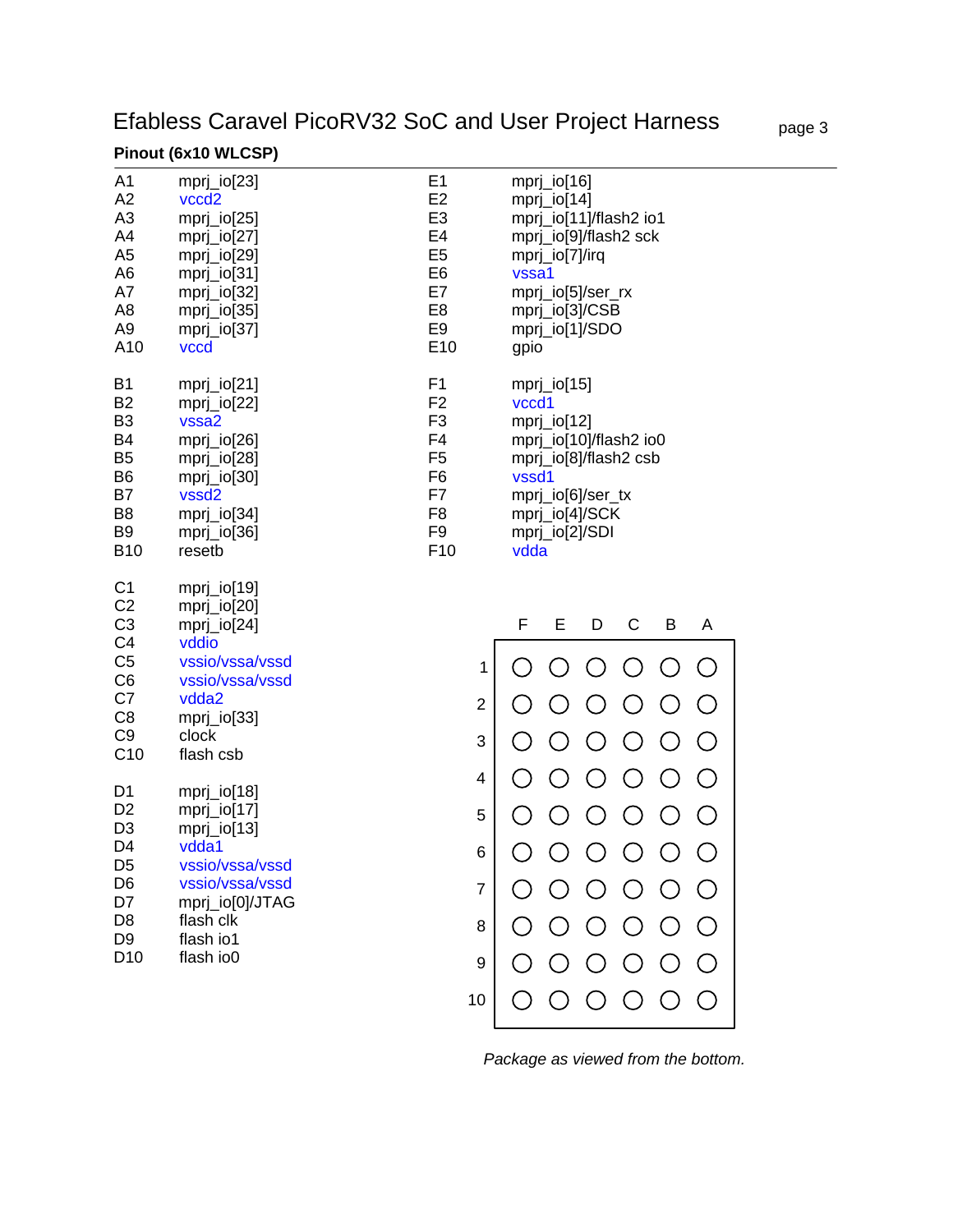# Efabless Caravel PicoRV32 SoC and User Project Harness page 4

### **Pin Description (6x10 WLCSP)**

| Pin#                                                                                                                                                                                            | Name                                                                                                                                                                       | Type                                                                                                                                                                        | Summary description                                                                                                                                                                                                                                                                                                                                                                                                           |
|-------------------------------------------------------------------------------------------------------------------------------------------------------------------------------------------------|----------------------------------------------------------------------------------------------------------------------------------------------------------------------------|-----------------------------------------------------------------------------------------------------------------------------------------------------------------------------|-------------------------------------------------------------------------------------------------------------------------------------------------------------------------------------------------------------------------------------------------------------------------------------------------------------------------------------------------------------------------------------------------------------------------------|
| A9, B9, A8, B8,<br>C8, A7, A6, B6,                                                                                                                                                              | mprj.io[37:0]                                                                                                                                                              | Digital I/O                                                                                                                                                                 | General purpose configurable digital I/O with                                                                                                                                                                                                                                                                                                                                                                                 |
| A5, B5, A4, B4,<br>A3, C3, A1, B2,<br>B1, C2, C1, D1,<br>D <sub>2</sub> , E <sub>1</sub> , F <sub>1</sub> , E <sub>2</sub> ,<br>D3, F3, E3, F4,<br>E4, F5, E5, F7,<br>E7, F8, E8, F9,<br>E9, D7 |                                                                                                                                                                            |                                                                                                                                                                             | General purpose configurable digital I/O with<br>pullup/pulldown, input or output, enable/disable,<br>analog output, high voltage output, slew rate<br>control. Shared between the user project area<br>and the management SoC.                                                                                                                                                                                               |
| D <sub>8</sub><br>F <sub>5</sub><br>E3, F4                                                                                                                                                      | flash clk<br>flash csb<br>flash io1:0                                                                                                                                      | Digital out<br>Digital out<br>Digital I/O                                                                                                                                   | Flash SPI clock<br>Flash SPI chip select<br>Flash SPI data input/output                                                                                                                                                                                                                                                                                                                                                       |
| C <sub>9</sub>                                                                                                                                                                                  | clock                                                                                                                                                                      | Digital in                                                                                                                                                                  | External CMOS 3.3V clock source                                                                                                                                                                                                                                                                                                                                                                                               |
| <b>B10</b>                                                                                                                                                                                      | resetb                                                                                                                                                                     | Digital in                                                                                                                                                                  | SoC system reset (sense inverted)                                                                                                                                                                                                                                                                                                                                                                                             |
| E <sub>9</sub><br>F <sub>9</sub><br>E <sub>8</sub><br>F8<br>F7<br>E7<br>E <sub>5</sub><br>E <sub>10</sub><br>D7<br>F <sub>5</sub><br>E4<br>E3, F4                                               | <b>SDO</b><br><b>SDI</b><br><b>CSB</b><br><b>SCK</b><br>ser_tx<br>ser_rx<br>irq<br>gpio<br><b>JTAG</b><br>flash <sub>2</sub> csb<br>flash <sub>2</sub> sck<br>flash2 io1:0 | Digital out<br>Digital in<br>Digital in<br>Digital in<br>Digital out<br>Digital in<br>Digital in<br>Digital I/O<br>Digital I/O<br>Digital out<br>Digital out<br>Digital I/O | Housekeeping serial interface data output<br>Housekeeping serial interface data input<br>Housekeeping serial interface chip select<br>Housekeeping serial interface clock<br><b>UART</b> transmit channel<br>UART receive channel<br>External interrupt<br>Management GPIO/user power enable<br>JTAG system access<br>User area QSPI flash enable (sense inverted)<br>User area QSPI flash clock<br>User area QSPI flash data |
| F9<br>F8<br>E8<br>E <sub>9</sub>                                                                                                                                                                | spi_sdo<br>spi_sck<br>spi_csb<br>spi_sdi                                                                                                                                   | Digital out<br>Digital out<br>Digital out<br>Digital in                                                                                                                     | Serial interface master data output<br>Serial interface master clock<br>Serial interface master chip select<br>Serial interface masterdata input                                                                                                                                                                                                                                                                              |
| C <sub>4</sub><br>F <sub>10</sub><br>A <sub>10</sub><br>C5, C6, D5, D6                                                                                                                          | vddio<br>vdda<br>vccd<br>vssio/vssa/vssd                                                                                                                                   | 3.3V Power<br>3.3V Power<br>1.8V Power<br>Ground                                                                                                                            | ESD and padframe power supply<br>Management area power supply<br>Management area digital power supply<br>ESD, padframe, and management area ground                                                                                                                                                                                                                                                                            |
| D <sub>4</sub><br>F <sub>2</sub><br>E <sub>6</sub><br>F6                                                                                                                                        | vdda1<br>vccd1<br>vssa1<br>vssd1                                                                                                                                           | 3.3V Power<br>1.8V Power<br>Ground<br>Ground                                                                                                                                | User area 1 power supply<br>User area 1 digital power supply<br>User area 1 ground<br>User area 1 digital ground                                                                                                                                                                                                                                                                                                              |
| C7<br>A2<br>B <sub>3</sub><br>B7                                                                                                                                                                | vdda2<br>vccd <sub>2</sub><br>vssa2<br>vssd2                                                                                                                               | 3.3V Power<br>1.8V Power<br>Ground<br>Ground                                                                                                                                | User area 2 power supply<br>User area 2 digital power supply<br>User area 2 ground<br>User area 2 digital ground                                                                                                                                                                                                                                                                                                              |
| Standard package:<br>Package size:<br>Bump pitch:                                                                                                                                               | WLCSP (bump bond)<br>$3.2$ mm $\times$ 5.3mm<br>0.5 <sub>mm</sub>                                                                                                          |                                                                                                                                                                             |                                                                                                                                                                                                                                                                                                                                                                                                                               |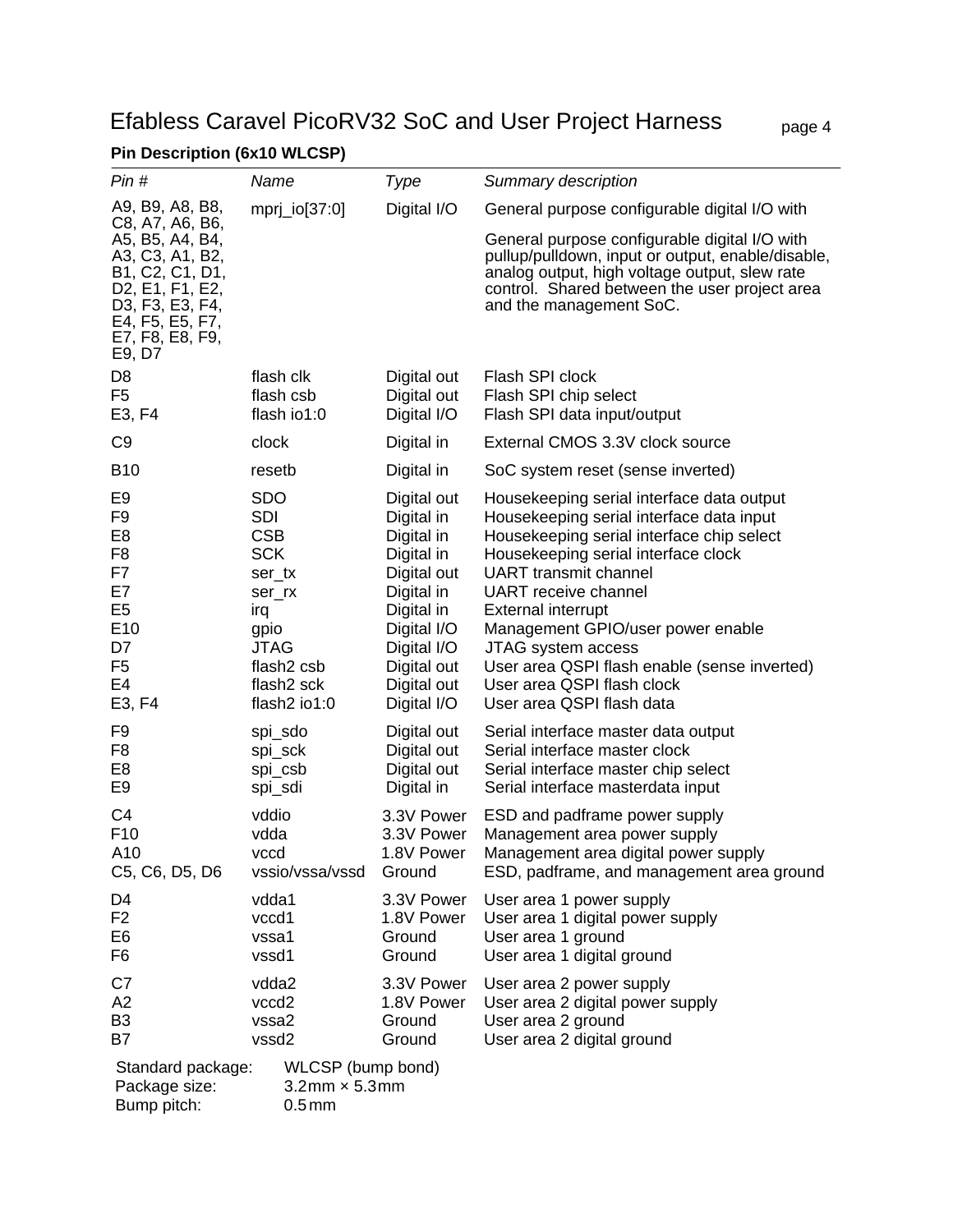#### General Purpose I/O<br>
GPIO (pin E10)

The GPI pin is a single assignable general-purpose digital input or output that is available only to the management SoC and cannot be assigned to the user project area. On the test board provided with the completed user projects, this pin is used to enable the voltage regulators generating the user area power supplies.

The basic function of the GPIO is illustrated below. All writes to **reg\_gpio\_data** are registered. All reads from **reg\_gpio\_data** are immediate.



| C header name     | address    | description                                                    |
|-------------------|------------|----------------------------------------------------------------|
| reg_gpio_data     | 0x21000000 | GPIO input/output (low bit)<br>GPIO output readback (16th bit) |
| reg_gpio_ena      | 0x21000004 | GPIO output enable $(0 = output, 1 = input)$                   |
| reg_gpio_pu       | 0x21000008 | GPIO pullup enable $(1 =$ pullup, $0 =$ none)                  |
| reg_gpio_pd       | 0x2100000c | GPIO pulldown enable $(1 =$ pulldown, $0 =$ none)              |
| reg_pll_out_dest  | 0x2f000000 | PLL clock output destination (low bit)                         |
| reg_trap_out_dest | 0x2f000004 | Trap output destination (low bit)                              |
| reg_irq7_source   | 0x2f000008 | IRQ 7 input source (low bit)                                   |

GPIO memory address map: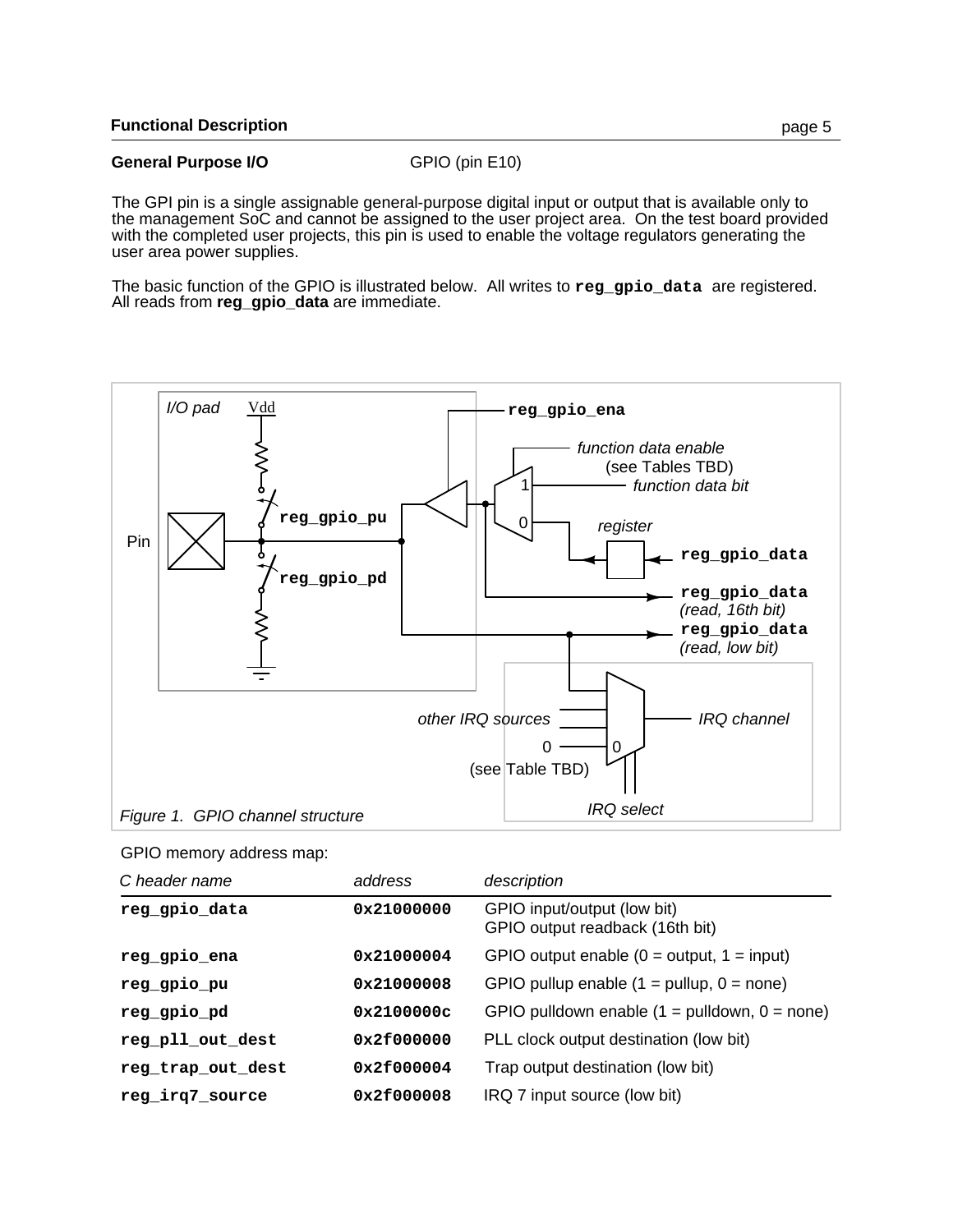### GPIO description, continued.

In the memory-mapped register descriptions below, each register is shown as 32 bits corresponding to the data bus width of the wishbone bus. Addresses, however, are in bytes. Depending on the instruction and data type, the entire 32-bit register can be read in one instruction, or one 16-bit word, or one 8-bit byte.

| Table 1                                                    | reg gpio data |  |  |  |  |  |  |  |                   |  |  |                          |  |  |  |       |  |  |  |  |  |  |  |         |     |
|------------------------------------------------------------|---------------|--|--|--|--|--|--|--|-------------------|--|--|--------------------------|--|--|--|-------|--|--|--|--|--|--|--|---------|-----|
| 0x21000003<br>0x21000002                                   |               |  |  |  |  |  |  |  |                   |  |  | 0x21000000<br>0x21000001 |  |  |  |       |  |  |  |  |  |  |  | address |     |
| GPIO output readback                                       |               |  |  |  |  |  |  |  | GPIO input/output |  |  |                          |  |  |  | value |  |  |  |  |  |  |  |         |     |
| $31302928272625242322120191817161514131211109877654321210$ |               |  |  |  |  |  |  |  |                   |  |  |                          |  |  |  |       |  |  |  |  |  |  |  |         | bit |

Writing to the address low bit always sets the registered value at the GPIO. Writing to address bit 16 has no effect.

Reading from the address low bit reads the value at the chip pin.

Reading from address bit 16 reads the value at the multiplexer output (see diagram).

| Table 2<br>reg gpio ena |                                                                         |            |                    |         |  |  |  |  |  |  |  |  |  |  |
|-------------------------|-------------------------------------------------------------------------|------------|--------------------|---------|--|--|--|--|--|--|--|--|--|--|
| 0x21000007              | 0x21000006                                                              | 0x21000005 | 0x21000004         | address |  |  |  |  |  |  |  |  |  |  |
|                         | (undefined, reads zero)                                                 |            | GPIO output enable | value   |  |  |  |  |  |  |  |  |  |  |
|                         | 31 30 29 28 27 26 25 24 23 22 21 20 19 18 17 16 15 14 13 12 11 10 9 8 7 |            |                    | bit     |  |  |  |  |  |  |  |  |  |  |

Bit 0 corresponds to the GPIO channel enable.

Bit value 1 indicates an output channel; 0 indicates an input.

| Table 3                                                                     | reg_gpio_pu             |                  |            |         |  |  |  |  |  |  |  |  |  |  |  |
|-----------------------------------------------------------------------------|-------------------------|------------------|------------|---------|--|--|--|--|--|--|--|--|--|--|--|
| 0x2100000b                                                                  | 0x2100000a              | 0x21000009       | 0x21000008 | address |  |  |  |  |  |  |  |  |  |  |  |
|                                                                             | (undefined, reads zero) | GPIO pin pull-up | value      |         |  |  |  |  |  |  |  |  |  |  |  |
| 31 30 29 28 27 26 25 24 23 22 21 20 19 18 17 16 15 14 13 12 11 10 9 8 7 6 5 |                         |                  |            | bit     |  |  |  |  |  |  |  |  |  |  |  |

Bit 0 corresponds to the GPIO channel pull-up state.

Bit value 1 indicates pullup is active; 0 indicates pullup inactive.

| Table 4<br>reg gpio pd                                                               |                                                          |            |            |         |  |  |  |  |  |  |  |  |  |  |  |
|--------------------------------------------------------------------------------------|----------------------------------------------------------|------------|------------|---------|--|--|--|--|--|--|--|--|--|--|--|
| 0x2100000f                                                                           | 0x2100000e                                               | 0x2100000d | 0x2100000c | address |  |  |  |  |  |  |  |  |  |  |  |
|                                                                                      | (undefined, reads zero)<br>GPIO pin pull-down (inverted) |            |            |         |  |  |  |  |  |  |  |  |  |  |  |
| $[31]30]29]28[27]26[25]24[23]22[21]20]19[18]17[16]15[14]13]12[11]10]9[8]7[6]5[4]32]$ |                                                          |            |            | bit     |  |  |  |  |  |  |  |  |  |  |  |

Bit 0 corresponds to the GPIO channel pull-down state.

Bit value 1 indicates pullup is active; 0 indicates pulldown is inactive.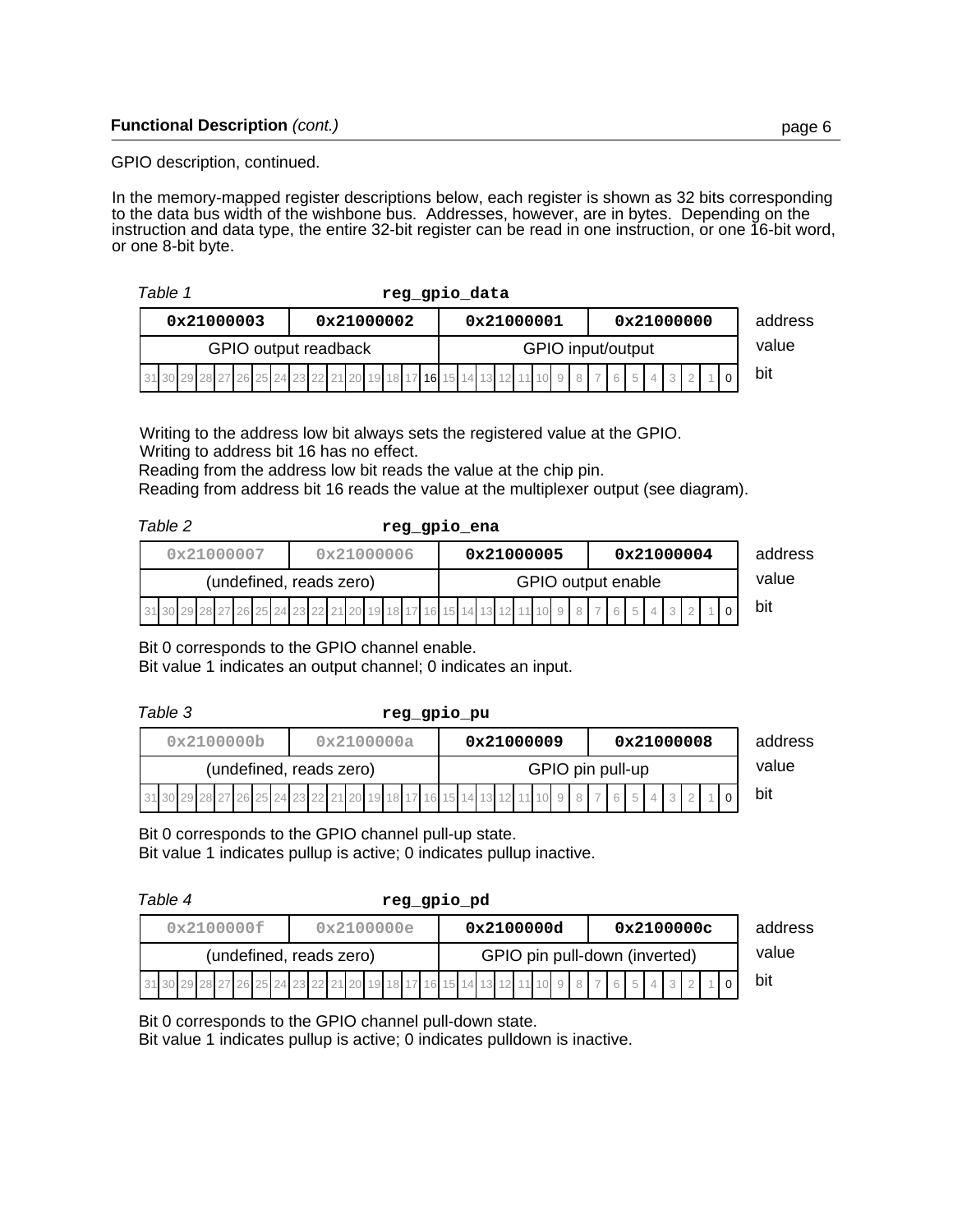GPIO description, continued.

| Table 5<br>reg pll out dest |                                                                                                                                                   |         |  |     |  |  |  |  |  |  |  |  |  |  |  |
|-----------------------------|---------------------------------------------------------------------------------------------------------------------------------------------------|---------|--|-----|--|--|--|--|--|--|--|--|--|--|--|
| 0x2f000003                  | 0x2f000000                                                                                                                                        | address |  |     |  |  |  |  |  |  |  |  |  |  |  |
|                             | (undefined, reads zero)<br>PLL clock dest.                                                                                                        |         |  |     |  |  |  |  |  |  |  |  |  |  |  |
|                             | $3130$ $29$ $28$ $27$ $26$ $25$ $24$ $23$ $22$ $21$ $20$ $19$ $18$ $17$ $16$ $15$ $14$ $13$ $12$ $11$ $10$ $9$ $18$ $17$ $16$ $15$ $14$ $13$ $12$ |         |  | bit |  |  |  |  |  |  |  |  |  |  |  |

The low bit of this register directs the output of the core clock to the GPIO channel, according to the following table:

|  | Register byte 0x2f000000 value   Clock output directed to this channel |
|--|------------------------------------------------------------------------|
|  | (none)<br>Core PLL clock to GPIO out                                   |
|  |                                                                        |

Note that a high rate core clock (e.g., 80MHz) may be unable to generate a full swing on the GPIO output.

| Table 6<br>reg trap out dest                                                      |                                              |         |  |     |  |  |  |  |  |  |  |  |  |  |  |
|-----------------------------------------------------------------------------------|----------------------------------------------|---------|--|-----|--|--|--|--|--|--|--|--|--|--|--|
| 0x2f000007                                                                        | 0x2f000004                                   | address |  |     |  |  |  |  |  |  |  |  |  |  |  |
|                                                                                   | (undefined, reads zero)<br>trap signal dest. |         |  |     |  |  |  |  |  |  |  |  |  |  |  |
| 31 30 29 28 27 26 25 24 23 22 21 20 19 18 17 16 15 14 13 12 11 10 9 8 7 6 5 4 3 2 |                                              |         |  | bit |  |  |  |  |  |  |  |  |  |  |  |

The low bit of this register directs the output of the processor trap signal to the GPIO channel, according to the following table:

| Register byte 0x2f000004 value | Trap signal output directed to this channel |
|--------------------------------|---------------------------------------------|
|                                | (none)                                      |
|                                | <b>GPIO</b>                                 |

| Table 7<br>reg irg7 source              |  |  |  |  |  |  |                                                                                   |  |  |  |  |  |  |            |  |       |  |  |  |  |  |         |  |  |  |  |  |  |  |  |  |  |     |
|-----------------------------------------|--|--|--|--|--|--|-----------------------------------------------------------------------------------|--|--|--|--|--|--|------------|--|-------|--|--|--|--|--|---------|--|--|--|--|--|--|--|--|--|--|-----|
| 0x2f00000a<br>0x2f000009<br>0x2f00000b  |  |  |  |  |  |  |                                                                                   |  |  |  |  |  |  | 0x2f000008 |  |       |  |  |  |  |  | address |  |  |  |  |  |  |  |  |  |  |     |
| (undefined, reads zero)<br>IRQ 7 source |  |  |  |  |  |  |                                                                                   |  |  |  |  |  |  |            |  | value |  |  |  |  |  |         |  |  |  |  |  |  |  |  |  |  |     |
|                                         |  |  |  |  |  |  | 31 30 29 28 27 26 25 24 23 22 21 20 19 18 17 16 15 14 13 12 11 10 9 8 7 6 5 4 5 2 |  |  |  |  |  |  |            |  |       |  |  |  |  |  |         |  |  |  |  |  |  |  |  |  |  | bit |

The low bit of this register directs the input of the GPIO to the processor's IRQ7 channel, according to the following table:

| Register byte 0x2f000008 value | This channel directed to IRQ channel 7 |
|--------------------------------|----------------------------------------|
|                                | (none)<br>GPIO                         |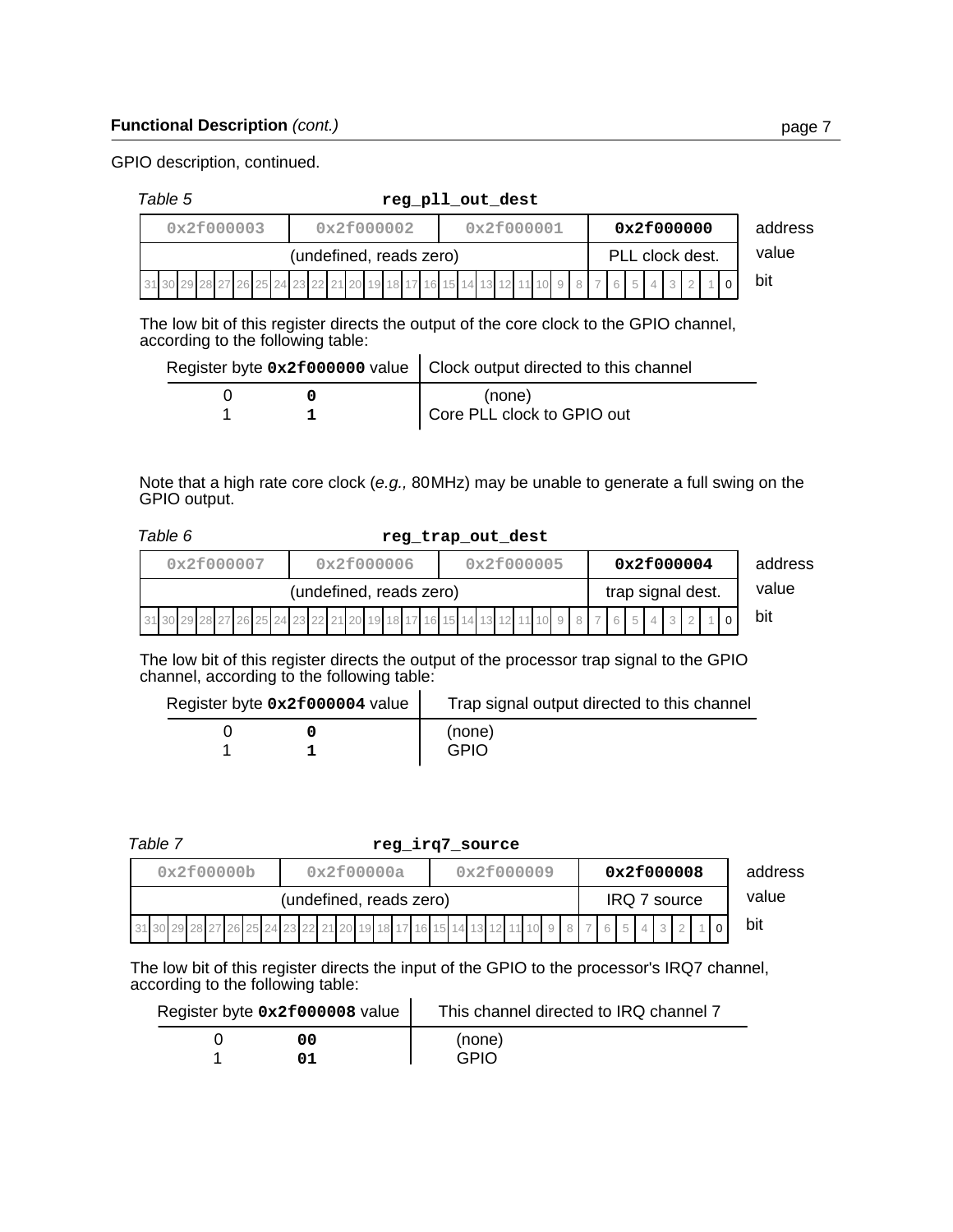#### **Functional Description** (cont.)

**Housekeeping SPI** SDI (pin F9), CSB (pin E8), SCK (pin F8), and SDO (pin E9)

The "housekeeping" SPI is an SPI slave that can be accessed from a remote host through a standard 4-pin serial interface. The SPI implementation is mode 0, with new data on SDI captured on the SCK rising edge, and output data presented on the falling edge of SCK (to be sampled on the next SCK rising edge). The SPI pins are shared with user area general-purpose I/O.

#### **SPI protocol definition**

All input is in groups of 8 bits. Each byte is input msb first.

Every command sequence requires one command word (8 bits) followed by one address word (8 bits) followed by one or more data words (8 bits each), according to the data transfer modes defined below.



Addresses are read in sequence from lower values to higher values.

Therefore groups of bits larger than 8 should be grouped such that the lowest bits are at the highest address. Any bits additional to an 8-bit boundary should be at the lowest address.

Data are captured from the register map in bytes on the falling edge of the last SCK before a data byte transfer. Multi-byte transfers should ensure that data do not change between byte reads.

CSB pin must be low to enable an SPI transmission. Data are clocked by pin SCK, with data valid on the rising edge of SCK. Output data are received on the SDO line. SDO is held high-impedance when CSB is high and at all times other than the transfer of data bits on a read command. SDO outputs become active on the falling edge of SCK, such that data are written and read on the same SCK rising edge.

After CSB is set low, the SPI is always in the "command" state, awaiting a new command.

The first transferred byte is the command word, interpreted according to Table 8 below.

| 00000000       | No operation                                            |
|----------------|---------------------------------------------------------|
| 10000000       | Write in streaming mode                                 |
| 01000000       | Read in streaming mode                                  |
| 11000000       | Simultaneous Read/Write in streaming mode               |
| 11000100       | Pass-through (management) Read/Write in streaming mode  |
| 11000110       | Pass-through (user) Read/Write in streaming mode        |
| $10$ nnn $000$ | Write in n-byte mode (up to 7 bytes).                   |
| $01$ nnn $000$ | Read in n-byte mode (up to 7 bytes).                    |
| 11nnn000       | Simultaneous Read/Write in n-byte mode (up to 7 bytes). |
|                |                                                         |

Table 8 Housekeeping SPI command word definition

All other words are reserved and act as no-operation if not defined by the SPI slave module.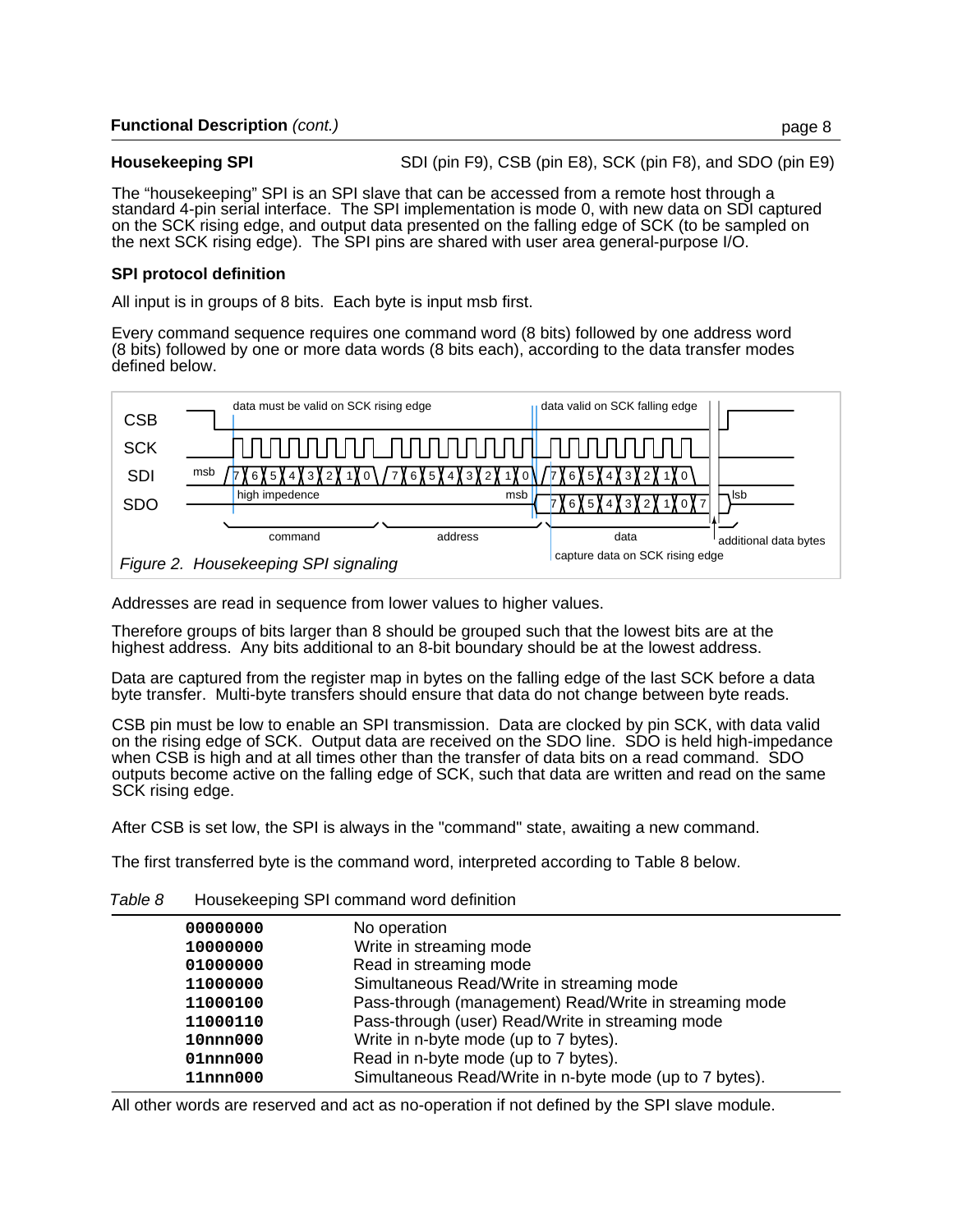#### **SPI protocol definition** (continued)

The two basic modes of operation are "streaming mode" and "n-byte mode". In "streaming mode" operation, data are sent or received continuously, one byte at a time, with the internal address incrementing for each byte. Streaming mode operation continues until CSB is raised to end the transfer.

In "n-byte mode" operation, the number of bytes to be read and/or written is encoded in the command word, and may have a value from 1 to 7 (note that a value of zero implies streaming mode). After n bytes have been read and/or written, the SPI returns to waiting for the next command. No toggling of CSB is required to end the command or to initiate the following command.

### **Pass-thru mode**

The pass-thru mode puts the CPU into immediate reset, then sets FLASH\_CSB low to initiate a data transfer to the QSPI flash. After the pass-thru command byte has been issued, all subsequent SPI signaling on SDI and SCK are applied directly to the QSPI flash (pins FLASH\_IO0 and FLASH\_CLK, respectively), and the QSPI flash data output (pin FLASH\_IO1) is applied directly to SDO, until the CSB pin is raised. When CSB is raised, the FLASH\_CSB is also raised, terminating the data transfer to the QSPI flash. The CPU is brought out of reset, and starts executing instructions at the program start address.

This mode allows the QSPI flash to be programmed from the same SPI communication channel as the housekeeping SPI, without the need for additional wiring to the QSPI flash chip.

There are two pass-thru modes. The first one corresponds to the primary SPI flash used by the management SoC. The second one corresponds to a secondary optional SPI flash that can be defined in the user project. The pass-thru mode allows a communications chip external to the Caravel chip program either SPI flash chip from a host computer without requiring separate external access to the SPI flash. Both pass-thru modes only connect to I/O pins 0 and 1 of the SPI flash chips, and so must operate only in the 4-pin SPI mode. The user project may elect to operate the SPI flash in quad mode using a 6-pin interface.

### **Housekeeping SPI registers**

The purpose of the housekeeping SPI is to give access to certain system values and controls independently of the CPU. The housekeeping SPI can be accessed even when the CPU is in full reset. Some control registers in the housekeeping SPI affect the behavior of the CPU in a way that potentially can be detrimental to the CPU operation, such as adjusting the trim value of the digital frequency-locked loop generating the CPU core clock.

Under normal working conditions, the SPI should not need to be accessed unless it is to adjust the clock speed of the CPU. All other functions are purely for test and debug.

The housekeeping SPI can be accessed by the CPU from a running program by enabling the SPI master, and enabling the bit that connects the internal SPI master directly to the housekeeping SPI. This configuration then allows a program to read, for example, the user project ID of the chip. See the SPI master description for details.

**manufacturer\_ID** The 12-bit manufacturer ID for efabless is 0x456 register address 0x01 low 4 bits and register address 0x02

**product\_ID** The product ID for the Caravel harness chip is 0x10 register address 0x03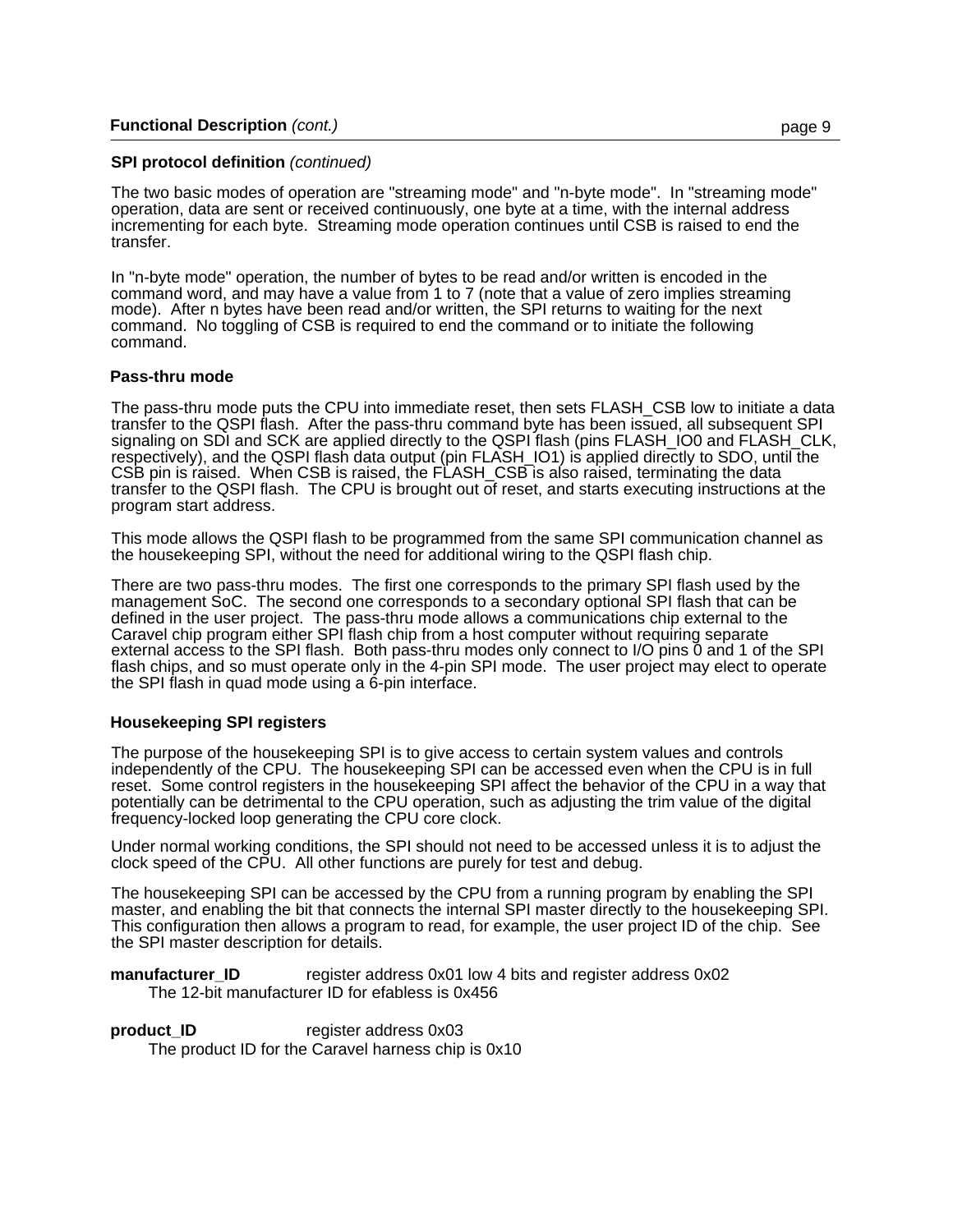#### **Housekeeping SPI registers** (continued)

#### **user project ID** register addresses 0x04 to 0x07

The 4-byte (32 bit) user project ID is metal-mask programmed on each project before tapeout, with a unique number given to each user project.

#### **PLL enable** register address 0x08 bit 0

This bit enables the digital frequency-locked-loop clock multiplier. The enable should be applied prior to turning off the PLL bypass to allow the PLL time to stabilize before using it to drive the CPU clock.

#### **PLL DCO enable** register address 0x08 bit 1

The PLL can be run in DCO mode, in which the feedback loop to the driving clock is removed, and the system operates in free-running mode, driven by the ring oscillator which can be tuned between approximately 90 to 200 MHz by setting the trim bits (see below).

#### **PLL bypass** register address 0x09 bit 0

When enabled, the PLL bypass switches the clock source of the CPU from the PLL output to the external CMOS clock (pin C9). The default value is 0x1 (CPU clock source is the external CMOS clock).

#### **CPU IRQ** register address 0x0A bit 0

This is a dedicated manual interrupt driving the CPU IRQ channel 6. The bit is not selfresetting, so while the rising edge will trigger an interrupt, the signal must be manually set to zero before it can trigger another interrupt.

#### **CPU reset**

register address 0x0B bit 0

The CPU reset bit puts the entire CPU into a reset state. This bit is not self-resetting and must be set back to zero manually to clear the reset state.

#### **CPU trap** register address 0x0C bit 0

If the CPU has stopped after encountering an error, it will raise the trap signal. The trap signal can be configured to be read from a GPIO pin, but as the GPIO state is potentially unknowable, the housekeeping SPI can be used to determine the true trap state.

#### **PLL trim** register addresses 0x0D (all bits) to 0x10 (lower 2 bits)

The 26-bit trim value can adjust the DCO frequency over a factor of about two from the slowest (trim value 0x3ffffff) to the fastest (trim value 0x0). Default value is 0x3ffefff (slow trim, -1). Note that this is a thermometer-code trim, where each bit provides an additional (approximately) 250 ps delay (on top of a fixed delay of 4.67ns). The fastest output frequency is approximately 215 MHz while the slowest output frequency is approximately 90MHz.

#### **PLL output divider** register address 0x11 bits 2–0

The PLL output can be divided down by an integer divider to provide the core clock frequency. This 3-bit divider can generate a clock divided by 2 to 7. Values 0 and 1 both pass the undivided PLL clock directly to the core (and should not be used, as the processor does not operate at these frequencies).

#### **PLL output divider (2)** register address 0x11 bit 5–3

The PLL 90-degree phase output is passed through an independent 3-bit integer clock divider and provided to the user project space as a secondary clock. Values 0 and 1 both pass the undivided PLL clock, while values 2 to 7 pass the clock divided by 2 to 7, respectively.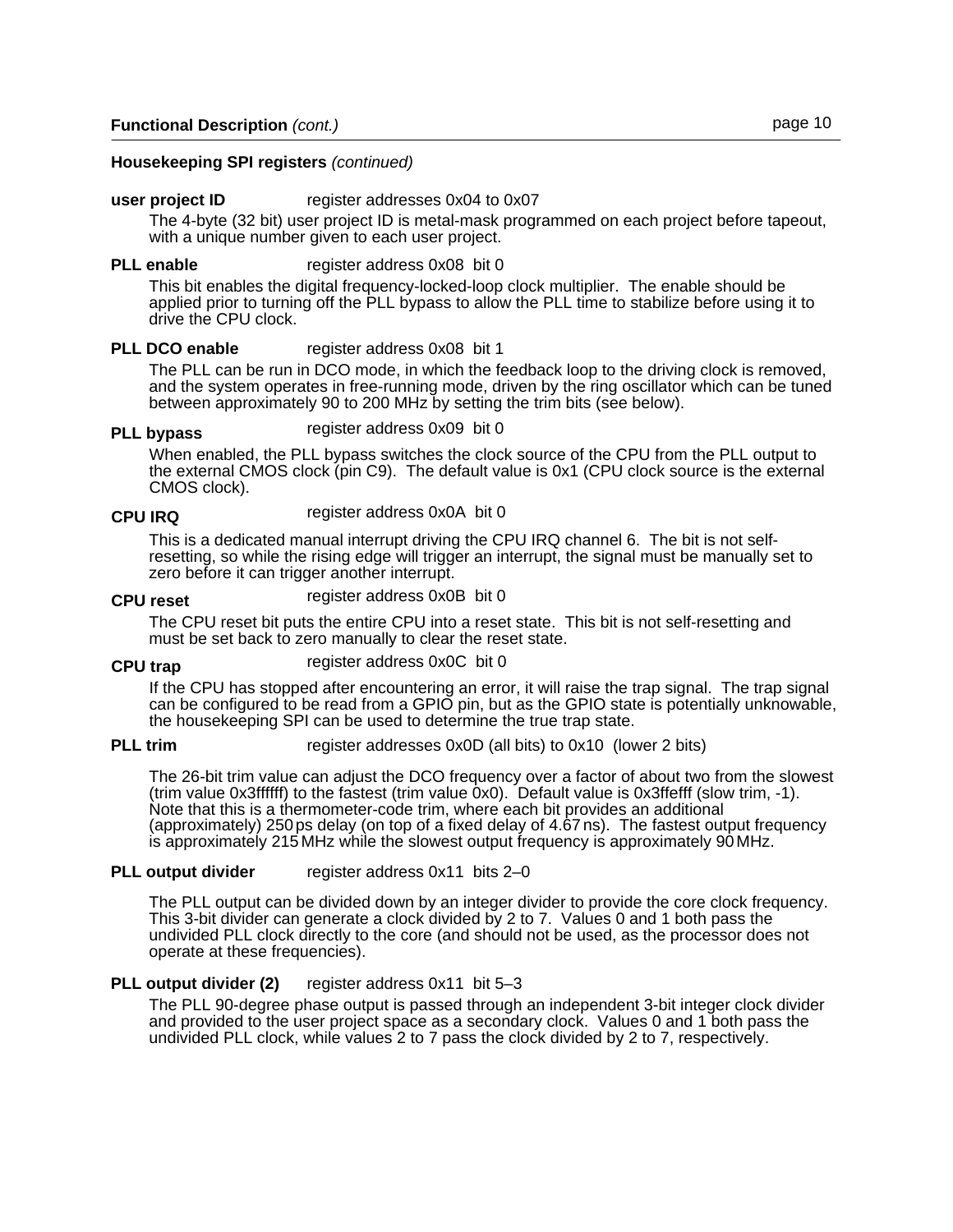### **Housekeeping SPI registers** (continued)

#### **PLL feedback divider** register address 0x12 bits 4–0

The PLL operates by comparing the input clock (pin C9) rate to the rate of the PLL clock divided by the feedback divider value (when running in PLL mode, not DCO mode). The feedback divider must be set such that the external clock rate multiplied by the feedback divider value falls between 90 and 214 MHz (preferably centered on this range, or approximately 150 MHz). For example, when using an 8MHz external clock, the divider should be set to 19 (19 \* 8 = 152). The DCO range and the number of bits of the feedback divider implies that the external clock should be no slower than around 4 to 5MHz.

|                     | Housekeeping SPI register map<br>Table 9               |                                                      |        |        |  |        |                                            |  |   |  |                |                                  |                           |                      |
|---------------------|--------------------------------------------------------|------------------------------------------------------|--------|--------|--|--------|--------------------------------------------|--|---|--|----------------|----------------------------------|---------------------------|----------------------|
| Register<br>Address | msb<br>$\overline{7}$                                  |                                                      | 6      | 5      |  |        | 4                                          |  | 3 |  | $\overline{2}$ | 1                                | <b>Isb</b><br>$\mathbf 0$ | comments             |
| 0x00                |                                                        |                                                      |        |        |  |        | SPI status and control                     |  |   |  |                |                                  |                           | unused/<br>undefined |
| 0x01                |                                                        |                                                      | unused |        |  |        |                                            |  |   |  |                | manufacturer_ID $[11:8] (= 0x4)$ |                           | read-only            |
| 0x02                |                                                        |                                                      |        |        |  |        | manufacturer_ID[7:0] $(= 0x56)$            |  |   |  |                |                                  |                           | read-only            |
| 0x03                |                                                        |                                                      |        |        |  |        | $product$ <sub>LD</sub> $(= 0x10)$         |  |   |  |                |                                  |                           | read-only            |
| $0x04-$<br>0x07     |                                                        | user_project_ID (unique value per project)           |        |        |  |        |                                            |  |   |  |                |                                  |                           | read-only            |
| 0x08                | PLL<br>PLL<br><b>DCO</b><br>unused<br>enable<br>enable |                                                      |        |        |  |        |                                            |  |   |  | default 0x02   |                                  |                           |                      |
| 0x09                |                                                        |                                                      |        |        |  | unused |                                            |  |   |  |                |                                  | PLL<br>bypass             | default 0x01         |
| 0x0A                |                                                        |                                                      |        |        |  | unused |                                            |  |   |  |                |                                  | CPU<br><b>IRQ</b>         | default 0x00         |
| 0x0B                |                                                        |                                                      |        |        |  | unused |                                            |  |   |  |                |                                  | CPU<br>reset              | default 0x00         |
| 0x0C                |                                                        |                                                      |        |        |  | unused |                                            |  |   |  |                |                                  | <b>CPU</b><br>trap        | read-only            |
| $0x0D-$<br>0x10     |                                                        | DCO trim $(26 \text{ bits})$ $(= 0x3\text{ff}$ efff) |        |        |  |        |                                            |  |   |  |                |                                  | default<br>0x3ffefff      |                      |
| 0x11                |                                                        | unused                                               |        |        |  |        | PLL output divider 2<br>PLL output divider |  |   |  |                |                                  |                           | default 0x12         |
| 0x12                |                                                        |                                                      |        | unused |  |        | PLL feedback divider                       |  |   |  |                |                                  |                           | default 0x04         |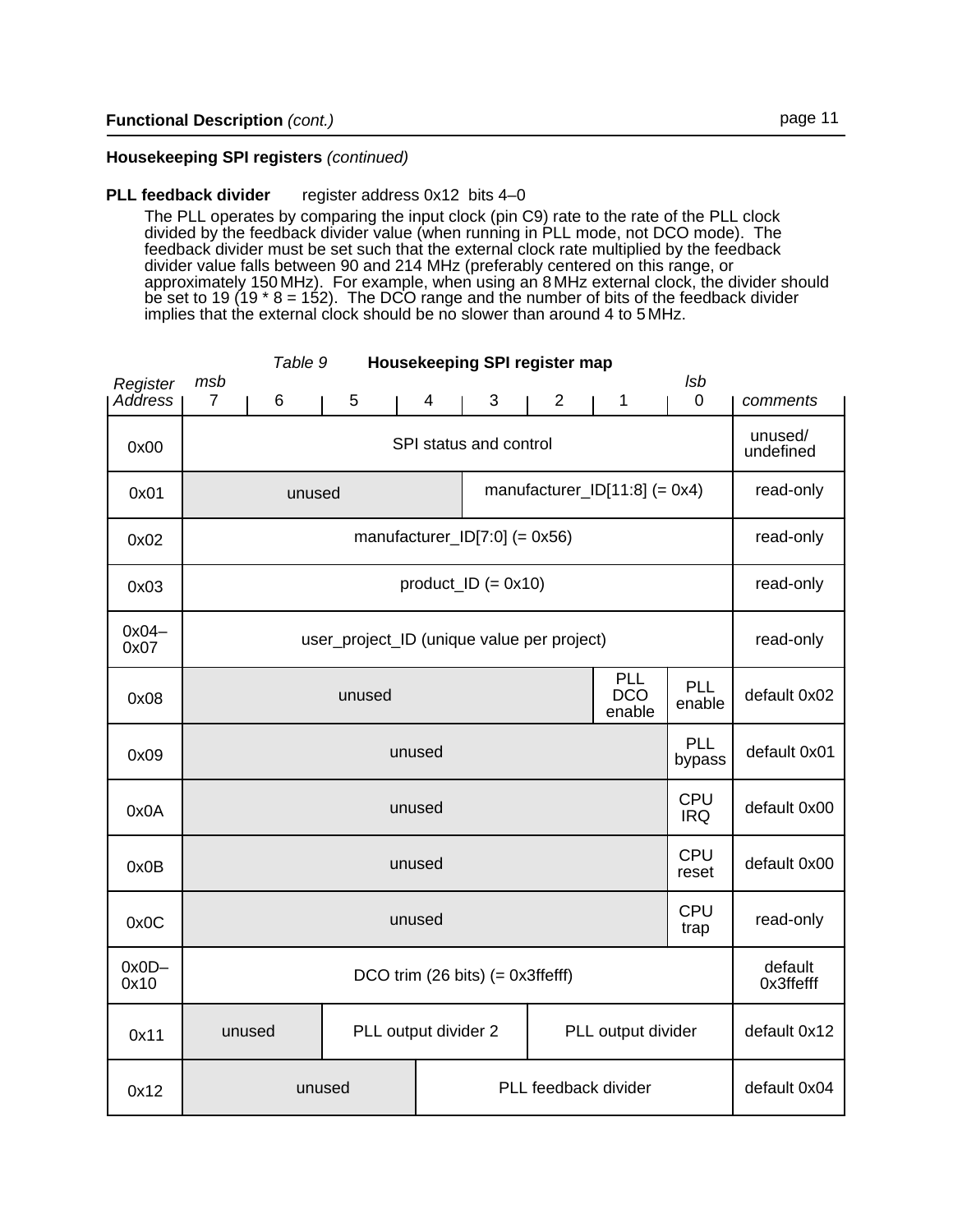**QSPI Flash interface flash io0–1** (pins D10 to D9), flash csb (pin C10), and flash clk (pin D8)

The QSPI flash controller is automatically enabled on power-up, and will immediately initiate a read sequence in single-bit mode with pin "flash io0" acting as SDI (data from flash to CPU) and pin "flash io1" acting as SDO (data from CPU to flash). Protocol is according to, e.g., Cypress S25FL256L.

The initial SPI instruction sequence is as follows:

| 0xFF | Mode bit reset                                                       |
|------|----------------------------------------------------------------------|
| 0xAB | Release from deep power-down                                         |
| 0x03 | Read w/3 byte address                                                |
| 0x00 | Program start address (0x10000000) (3 bytes) (upper byte is ignored) |
| 0x00 |                                                                      |
| 0x00 |                                                                      |

The QSPI flash continues to read bytes, either sequentially on the same command, or issuing a new read command to read from a new address.

The behavior of the QSPI flash controller can be modified by changing values in the register below:

| Table 10   | reg spictrl                                                           |                                                              |   |                     |         |  |  |  |
|------------|-----------------------------------------------------------------------|--------------------------------------------------------------|---|---------------------|---------|--|--|--|
| 0x2d000003 | 0x2d000002                                                            | 0x2d000001                                                   |   | 0x2d000000          | address |  |  |  |
| (unused)   | (see below)                                                           | (unused)                                                     |   | (see below)         | value   |  |  |  |
|            | 31 30 29 28 27 26 25 24 23 22 21 20 19 18 17 16 15 14 13 12 11 10 9 8 |                                                              | 6 | 5<br>$\cdot$ 3<br>4 | bit     |  |  |  |
| mask bit   | default                                                               | description                                                  |   |                     |         |  |  |  |
| 31         |                                                                       | QSPI flash interface enable<br>Access mode (see table below) |   |                     |         |  |  |  |
| $22 - 20$  | 0                                                                     |                                                              |   |                     |         |  |  |  |
| $19 - 16$  | 8                                                                     | Dummy clock cycle count                                      |   |                     |         |  |  |  |
| $11 - 8$   | 0                                                                     | Bit-bang OE FLASH IO3-FLASH IO0                              |   |                     |         |  |  |  |
| 5          | 0                                                                     | Bit-bang FLASH_CSB                                           |   |                     |         |  |  |  |
| 4          | 0                                                                     | Bit-bang FLASH_CLK                                           |   |                     |         |  |  |  |
| $3 - 0$    | 0                                                                     | Bit-bang value FLASH IO3-FLASH IO0                           |   |                     |         |  |  |  |
|            | Access mode bit selection (bits 22-20):                               |                                                              |   |                     |         |  |  |  |

0 **000** Single bit per clock

1 **001** Single bit per clock (same as 0)

All additional modes (QSPI dual and quad modes) cannot be used, as the management SoC only has pins for data lines 0 and 1.

The SPI flash can be accessed by bit banging when the enable is off. To do this from the CPU, the entire routine to access the SPI flash must be read into SRAM and executed from the SRAM.

**Interrupt** IRQ (pin E5)

The interrupt pin triggers the CPU interrupt channel 5.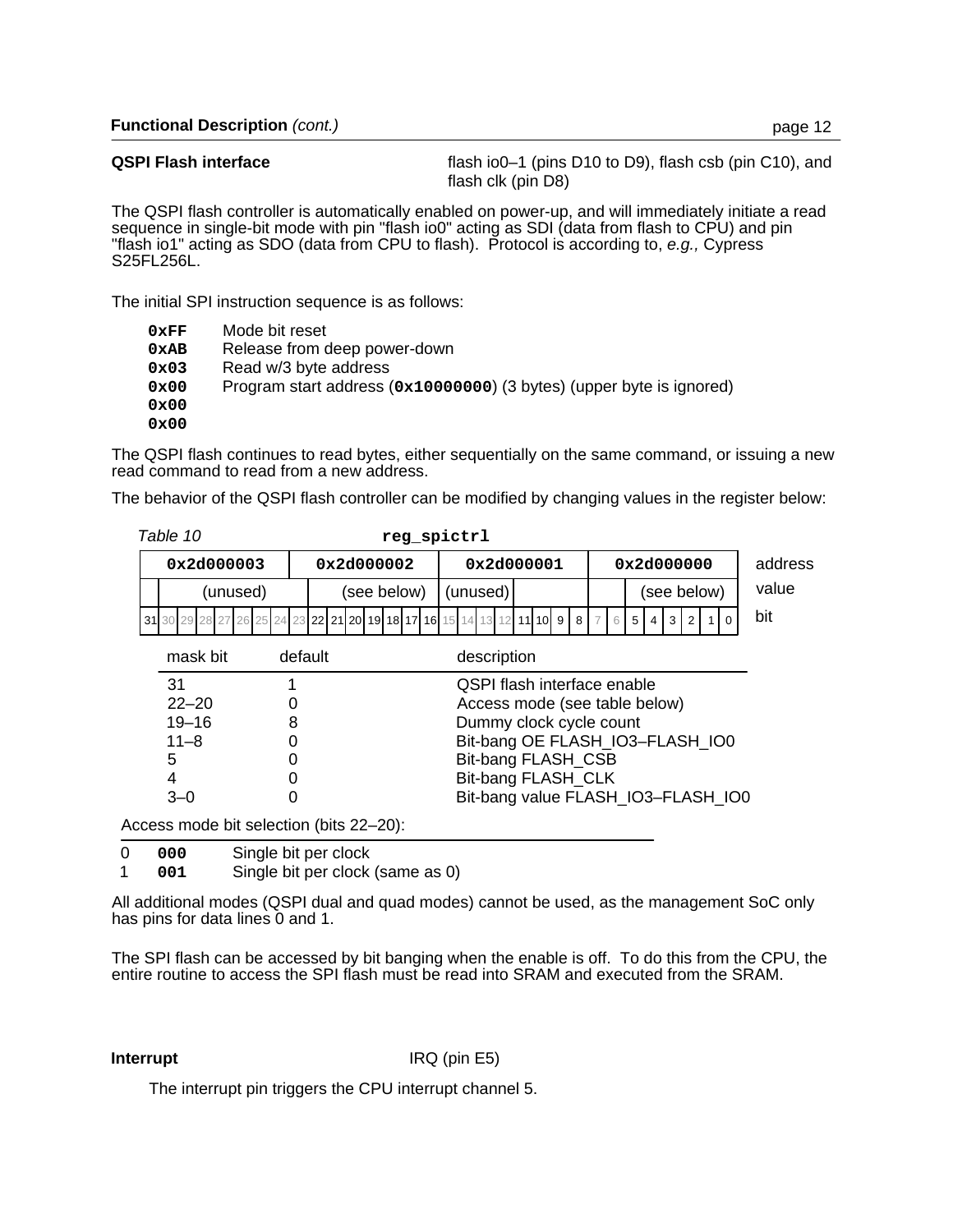#### **External clock**

clock (pin C9)

The external clock functions as the source clock for the entire processor. On start-up, the processor runs at the same rate as the external clock. The processor program may access the housekeeping SPI to set the processor into PLL mode or DCO free-running mode. In PLL mode, the external clock is multiplied up by the feedback divider value to obtain the core clock. In DCO mode, the processor is driven by a trimmed free-running ring oscillator.

**UART** Ser tx (pin F7) and ser rx (pin E7)

The UART is a standard 2-pin serial interface that can communicate with most similar interfaces at a fixed baud rate. Although the UART operates independently of the CPU, data transfers are blocking operations which will generate CPU wait states until the data transfer is completed.

The behavior of the UART can be modified by changing values in the registers below:

| Table 11                                             |  | reg_uart_clkdiv |                                                                                                                                                                                                                                                                          |     |  |  |  |  |  |  |
|------------------------------------------------------|--|-----------------|--------------------------------------------------------------------------------------------------------------------------------------------------------------------------------------------------------------------------------------------------------------------------|-----|--|--|--|--|--|--|
| 0x20000003<br>0x20000002<br>0x20000001<br>0x20000000 |  |                 |                                                                                                                                                                                                                                                                          |     |  |  |  |  |  |  |
| UART clock divider                                   |  |                 |                                                                                                                                                                                                                                                                          |     |  |  |  |  |  |  |
|                                                      |  |                 | $\left[31\right]30\left[29\right]28\left[27\right]26\left[25\right]24\left[23\right]22\left[21\right]20\left[19\right]18\left[17\right]16\left[15\right]14\left[13\right]12\left[11\right]10\left[9\right]8\left[7\right]6\left[5\right]4\left[3\right]2\left[1\right]0$ | bit |  |  |  |  |  |  |

The entire 32 bit word encodes the number of CPU core cycles to divide down to get the UART data bit rate (baud rate). The default value is 1.

Example: If the external crystal is 12.5MHz, then the core CPU clock runs at 100MHz. To get 9600 baud, 100E6 / 9600 = 10417 (hex value 0x28b1).

Table 12

**reg\_uart\_data**

| address |                                                                                         | 0x20000004 |  |  |  |  |  |  | 0x20000007<br>0x20000005<br>0x20000006 |  |  |  |  |  |  |  |  |  |  |  |  |  |  |  |  |  |  |  |
|---------|-----------------------------------------------------------------------------------------|------------|--|--|--|--|--|--|----------------------------------------|--|--|--|--|--|--|--|--|--|--|--|--|--|--|--|--|--|--|--|
| value   | (unused, value is 0x0)                                                                  |            |  |  |  |  |  |  |                                        |  |  |  |  |  |  |  |  |  |  |  |  |  |  |  |  |  |  |  |
| bit     | $[31]30]29]28[27]26[25]24[23]22[21]20]19[18]17[16]15[14]13[12]11]10]9[8]76[5]4]3[2]1]0$ |            |  |  |  |  |  |  |                                        |  |  |  |  |  |  |  |  |  |  |  |  |  |  |  |  |  |  |  |

Writing a value to this register will immediately start a data transfer on the SER\_TX pin. If a UART write operation is pending, then the CPU will be blocked with wait states until the transfer is complete before starting the new write operation. This makes the UART transmit a relatively expensive operation on the CPU, but avoids the necessity of buffering data and checking for buffer overflow. Reading a value from this register returns 255 (0xff) if no valid data byte is in the receive buffer, and returns the value of the receive buffer otherwise, and clears the receive buffer for additional reads. Note that there is no FIFO associated with the UART.

| Table 13<br>reg uart enable                                                       |            |         |  |     |  |  |  |  |  |  |  |
|-----------------------------------------------------------------------------------|------------|---------|--|-----|--|--|--|--|--|--|--|
| 0x2000000b                                                                        | 0x20000008 | address |  |     |  |  |  |  |  |  |  |
| (unused, value is 0x0)                                                            |            |         |  |     |  |  |  |  |  |  |  |
| $[31]30]29[28]27[26]25[24]23[22]21[20]19[18]17]16[15]14[13]12[11]10]9[8]7[6]5[4]$ |            |         |  | bit |  |  |  |  |  |  |  |

The UART must be enabled to run (default disabled)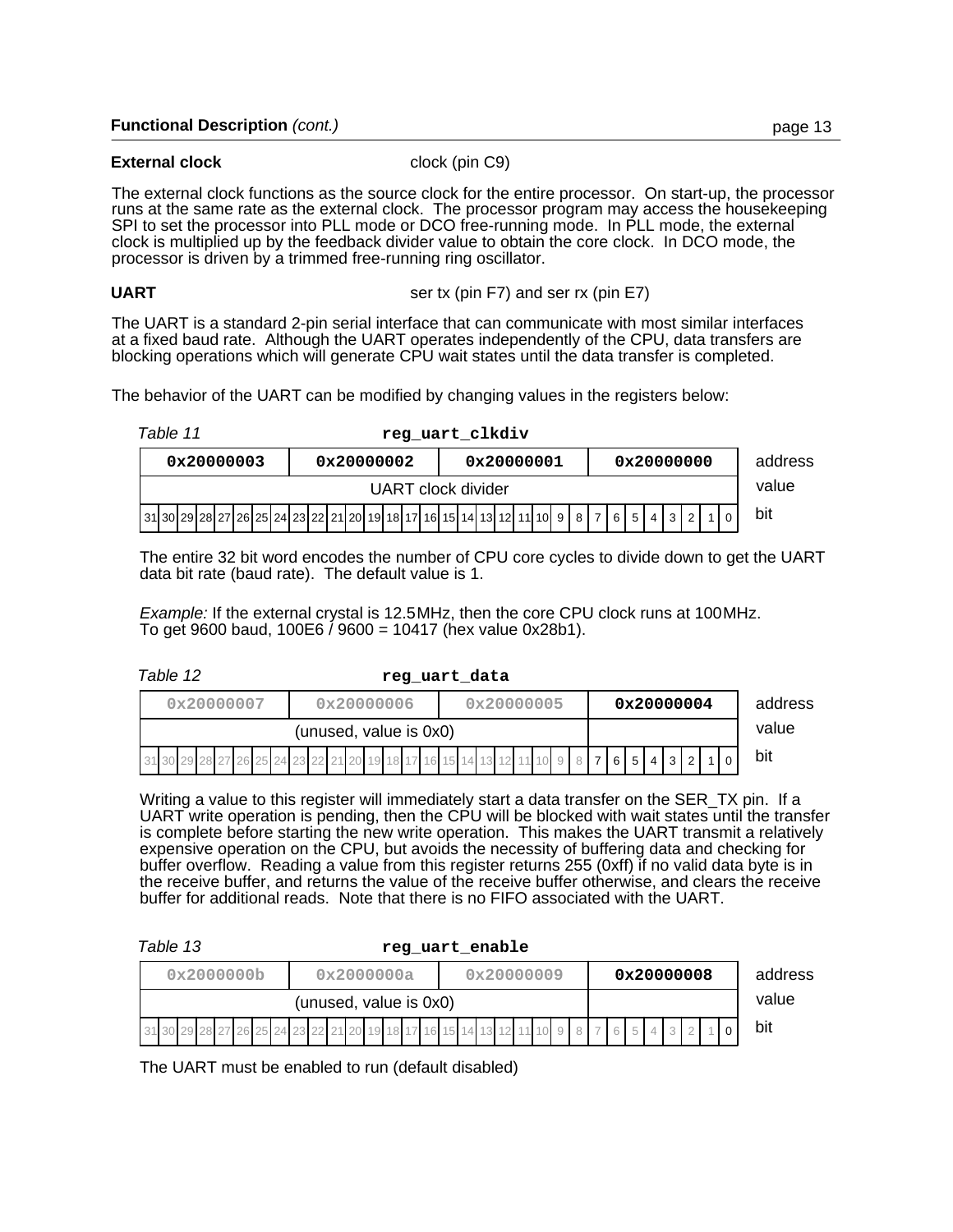**SPI Master** spi sdi (pin E9), spi csb (pin E8), spi sck (pin F8), and spi sdo (pin F9)

| Table 14   |                         | reg spi config                                                 |            |         |
|------------|-------------------------|----------------------------------------------------------------|------------|---------|
| 0x24000003 | 0x24000002              | 0x24000001                                                     | 0x24000000 | address |
|            | (undefined, reads zero) | SPI master configuration                                       | value      |         |
|            |                         | $313029282726252423222120131817161514131211109887643126161327$ |            | bit     |
|            |                         |                                                                |            |         |

Configuration bit defintions

| <b>Bit 15</b> | Housekeeping         | $0 =$ SPI master connected to external pins<br>1 = SPI master connected directly to housekeeping SPI |
|---------------|----------------------|------------------------------------------------------------------------------------------------------|
| <b>Bit 14</b> | SPI interrupt enable | $0 =$ interrupt disabled                                                                             |
|               |                      | $1 =$ interrupt enabled<br>$0 = SPI$ disabled                                                        |
| <b>Bit 13</b> | SPI system enable    | $1 = SPI$ enabled                                                                                    |
| <b>Bit 12</b> | stream               | $0 =$ apply/release CSB separately for each byte                                                     |
|               |                      | 1 = apply CSB until stream bit is cleared (manually)                                                 |
| <b>Bit 11</b> | mode                 | $0 =$ read and change data on opposite SCK edges<br>$1 =$ read and change data on the same SCK edge  |
| <b>Bit 10</b> | invert SCK           | $0 = normal SCK$                                                                                     |
|               |                      | 1= inverted SCK                                                                                      |
| Bit 9         | invert CSB           | $0 =$ normal CSB (low is active)                                                                     |
|               |                      | $1 =$ inverted CSB (high is active)                                                                  |
| Bit 8         | MLB                  | $0 = msb$ first                                                                                      |
|               |                      | $1 =$ Isb first                                                                                      |
| Bits $7-0$    | prescaler            | count (in master clock cycles) of 1/2 SCK cycle<br>(default value 2)                                 |

All configuration bits other than the prescaler default to value zero.

| Table 15                                                                          |                         | reg_spi_data |            |         |
|-----------------------------------------------------------------------------------|-------------------------|--------------|------------|---------|
| 0x24000007                                                                        | 0x24000006              | 0x24000005   | 0x24000004 | address |
|                                                                                   | (undefined, reads zero) | SPI data     | value      |         |
| 31 30 29 28 27 26 25 24 23 22 21 20 19 18 17 16 15 14 13 12 11 10 9 8 7 6 5 4 3 2 |                         |              |            | bit     |

The byte at 0x24000004 holds the SPI data (either read or write)

Reading to and writing from the SPI master is simply a matter of setting the required values in the configuration register, and writing values to or reading from reg\_spi\_data. The protocol is similar to the UART. A write operation will stall the CPU if an incomplete SPI transmission is still in progress. Reading from the SPI will also stall the CPU if an incomplete SPI transmission is still in progress. There is no FIFO buffer for data. Therefore SPI reads and writes are relatively expensive operations that tie up the CPU, but will not lose or overwrite data. Note that there is no FIFO associated with the SPI master.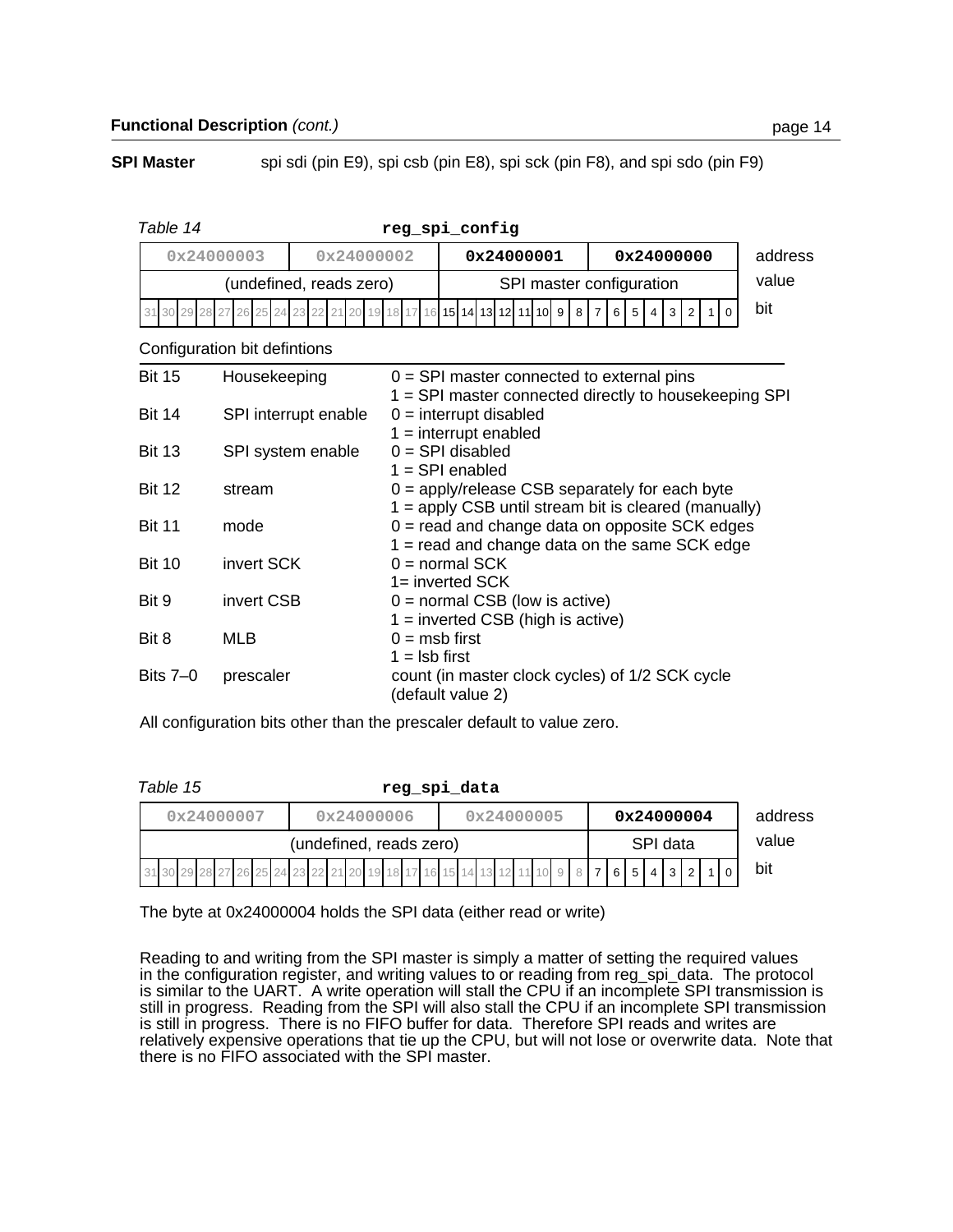#### **Counter-Timer 0**

The counter/timer is a general-purpose 32-bit adder and subtractor that can be configured for a variety of timing functions including one-shot counts, continuous timing, and interval interrupts. At a core clock rate of 80MHz, the longest single time interval is 26.84 seconds.

| Table 16       |                                     |                                                                                              | reg_timer0_config                                           |                                                                                         |         |  |  |  |  |  |  |  |
|----------------|-------------------------------------|----------------------------------------------------------------------------------------------|-------------------------------------------------------------|-----------------------------------------------------------------------------------------|---------|--|--|--|--|--|--|--|
|                | 0x22000003                          | 0x22000002                                                                                   | 0x22000001                                                  | 0x22000000                                                                              | address |  |  |  |  |  |  |  |
|                |                                     | (undefined, reads zero)                                                                      |                                                             | Timer config                                                                            | value   |  |  |  |  |  |  |  |
| 31 30 29 28 27 | 26 25 24                            | 19<br>18<br>17 16 15<br>201                                                                  | 13<br>9<br>14<br>12<br>10 <sup>1</sup>                      | 3 <sup>1</sup><br>$\overline{2}$<br>5<br>6<br>$\Omega$<br>1                             | bit     |  |  |  |  |  |  |  |
|                | Timer configuration bit definitions |                                                                                              |                                                             |                                                                                         |         |  |  |  |  |  |  |  |
| Bit 3          | Counter/timer enable                |                                                                                              | $1 = counter/time$ renabled<br>$0 = counter/timer$ disabled |                                                                                         |         |  |  |  |  |  |  |  |
| Bit 2          | Oneshot mode                        |                                                                                              | $1 =$ oneshot mode<br>$0 =$ continuous mode                 |                                                                                         |         |  |  |  |  |  |  |  |
| Bit 1          | Updown                              |                                                                                              | $1 =$ count up<br>$0 =$ count down                          |                                                                                         |         |  |  |  |  |  |  |  |
| Bit 0          | Interrupt enable                    |                                                                                              | $1 =$ interrupt enabled<br>$0 =$ interrupt disabled         |                                                                                         |         |  |  |  |  |  |  |  |
| Table 17       |                                     |                                                                                              | reg_timer0_value                                            |                                                                                         |         |  |  |  |  |  |  |  |
|                | 0x22000007                          | 0x22000006                                                                                   | 0x22000005                                                  | 0x22000004                                                                              | address |  |  |  |  |  |  |  |
|                |                                     |                                                                                              | Timer value                                                 |                                                                                         | value   |  |  |  |  |  |  |  |
|                |                                     | 31  30  29  28  27  26  25  24  23  22  21  20  19  18  17  16  15  14  13  12  11  10  9  8 |                                                             | 3 <sup>1</sup><br>6 I<br>5 <sup>1</sup><br>$\overline{2}$<br>$\vert$<br>$\Omega$<br>1 I | bit     |  |  |  |  |  |  |  |
|                |                                     | The value in this register is the current value of the counter $\Delta$ Value is 32 hits     |                                                             | The                                                                                     |         |  |  |  |  |  |  |  |

ie in this register is the current value of the counter. Value is 32 bits. The register is read-write and can be used to reset the timer.

| Table 18                                                                                                           |            | reg timer0 data |            |         |
|--------------------------------------------------------------------------------------------------------------------|------------|-----------------|------------|---------|
| 0x2200000b                                                                                                         | 0x2200000a | 0x22000009      | 0x22000008 | address |
| Timer data                                                                                                         |            |                 |            | value   |
| 31  30  29  28  27  26  25  24  23  22  21  20  19  19  19  17  16  15  14  13  12  11  10  9  8  7  6  5  4  3  2 |            |                 |            | bit     |

The value in this register is the reset value for the comparator.

When enabled, the counter counts up or down from the value set in reg\_timer\_value at the time the counter is enabled. If counting up, the count continues until the counter reaches reg\_timer\_data. If counting down, the count continues until the counter reaches zero.

In continuous mode, the counter resets to zero if counting up, and resets to the value in reg\_timer\_data if counting down, and the count continues immediately. If the interrupt is enabled, the counter will generate an interrupt on every cycle.

In one-shot mode, the counter triggers an interrupt (IRQ channel 10; see next page) when it reaches the value of reg\_timer\_data (up count) or zero (down count), and stops.

Note: When the counter/timer is disabled, the reg\_timer\_value remains unchanged, which puts the timer in a hold state. When re-enabled, counting resumes. To reset the timer, write zero to the reg\_timer\_value register.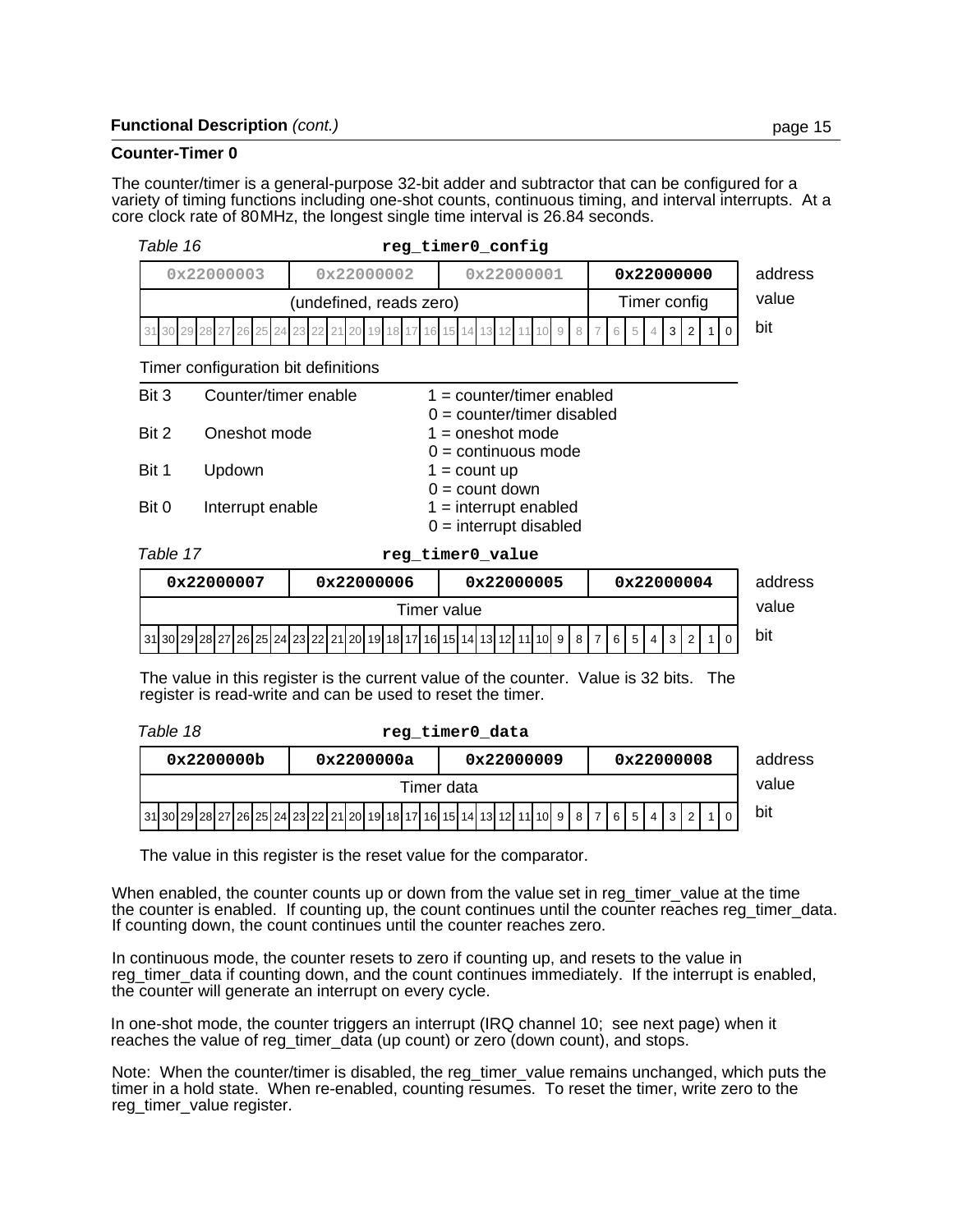#### **Counter-Timer 1**

The second counter/timer is functionally identical to the first, with different memory mapped addresses for the controls, as shown in the tables below.

| Table 19                                                                                                                                                        |                                                                                                                                                                                                     |            | reg timer1 config            |            |         |
|-----------------------------------------------------------------------------------------------------------------------------------------------------------------|-----------------------------------------------------------------------------------------------------------------------------------------------------------------------------------------------------|------------|------------------------------|------------|---------|
|                                                                                                                                                                 | 0x23000003                                                                                                                                                                                          | 0x23000002 | 0x23000001                   | 0x23000000 | address |
| (undefined, reads zero)<br>Timer config                                                                                                                         |                                                                                                                                                                                                     |            |                              | value      |         |
| 3<br>2<br>31 30 29 28 27<br>8<br>6<br>5<br>16 15<br>14 13 12<br>$\Omega$<br>7<br>$\overline{4}$<br>26 25<br>19<br>18<br>11<br>$\Omega$<br>10 <sup>1</sup><br>24 |                                                                                                                                                                                                     |            |                              | bit        |         |
| Timer configuration bit definitions                                                                                                                             |                                                                                                                                                                                                     |            |                              |            |         |
| Bit 3<br>Counter/timer enable<br>$1 = \text{counter/timer enabled}$                                                                                             |                                                                                                                                                                                                     |            |                              |            |         |
|                                                                                                                                                                 |                                                                                                                                                                                                     |            | $0 = counter/timer$ disabled |            |         |
| Bit 2                                                                                                                                                           | Oneshot mode                                                                                                                                                                                        |            | $1 =$ oneshot mode           |            |         |
|                                                                                                                                                                 |                                                                                                                                                                                                     |            | $0 =$ continuous mode        |            |         |
| Bit 1                                                                                                                                                           | Updown                                                                                                                                                                                              |            | $1 =$ count up               |            |         |
|                                                                                                                                                                 | $0 = \text{count down}$                                                                                                                                                                             |            |                              |            |         |
| Bit 0<br>Interrupt enable<br>$1 =$ interrupt enabled<br>$0 =$ interrupt disabled                                                                                |                                                                                                                                                                                                     |            |                              |            |         |
|                                                                                                                                                                 |                                                                                                                                                                                                     |            |                              |            |         |
| Table 20<br>reg timer1 value                                                                                                                                    |                                                                                                                                                                                                     |            |                              |            |         |
|                                                                                                                                                                 | 0x23000007                                                                                                                                                                                          | 0x23000006 | 0x23000005                   | 0x23000004 | address |
| Timer value                                                                                                                                                     |                                                                                                                                                                                                     |            |                              | value      |         |
|                                                                                                                                                                 | 31 30 29 28 27 26 25 24 23 22 21 20 19 18 17 16 15 14 13 12 11 10 9<br>6 <sup>1</sup><br>5 <sup>1</sup><br>2<br>8 <sup>1</sup><br>$\overline{7}$<br>$\overline{4}$<br>3<br>$\Omega$<br>$\mathbf{1}$ |            |                              |            | bit     |
|                                                                                                                                                                 |                                                                                                                                                                                                     |            |                              |            |         |
| The value in this register is the current value of the counter. Value is 32 bits.<br>The                                                                        |                                                                                                                                                                                                     |            |                              |            |         |
| register is read-write and can be used to reset the timer.                                                                                                      |                                                                                                                                                                                                     |            |                              |            |         |
|                                                                                                                                                                 |                                                                                                                                                                                                     |            |                              |            |         |
| Table 21<br>reg timer1 data                                                                                                                                     |                                                                                                                                                                                                     |            |                              |            |         |
|                                                                                                                                                                 | 0x2300000b                                                                                                                                                                                          | 0x2300000a | 0x23000009                   | 0x23000008 | address |
| Timer data                                                                                                                                                      |                                                                                                                                                                                                     |            |                              | value      |         |

The value in this register is the reset value for the comparator.

When enabled, the counter counts up or down from the value set in reg\_timer\_value at the time the counter is enabled. If counting up, the count continues until the counter reaches reg\_timer\_data. If counting down, the count continues until the counter reaches zero.

 $31$  30 29 28 27 26 25 24 23 22 21 20 19 18 17 16 15 14 13 12 11 10 9 8 7 6 5 4  $3$  2 1 0  $\,$ 

In continuous mode, the counter resets to zero if counting up, and resets to the value in reg\_timer\_data if counting down, and the count continues immediately. If the interrupt is enabled, the counter will generate an interrupt on every cycle.

In one-shot mode, the counter triggers an interrupt (IRQ channel 11; see next page) when it reaches the value of reg\_timer\_data (up count) or zero (down count), and stops.

Note: When the counter/timer is disabled, the reg\_timer\_value remains unchanged, which puts the timer in a hold state. When re-enabled, counting resumes. To reset the timer, write zero to the reg\_timer\_value register.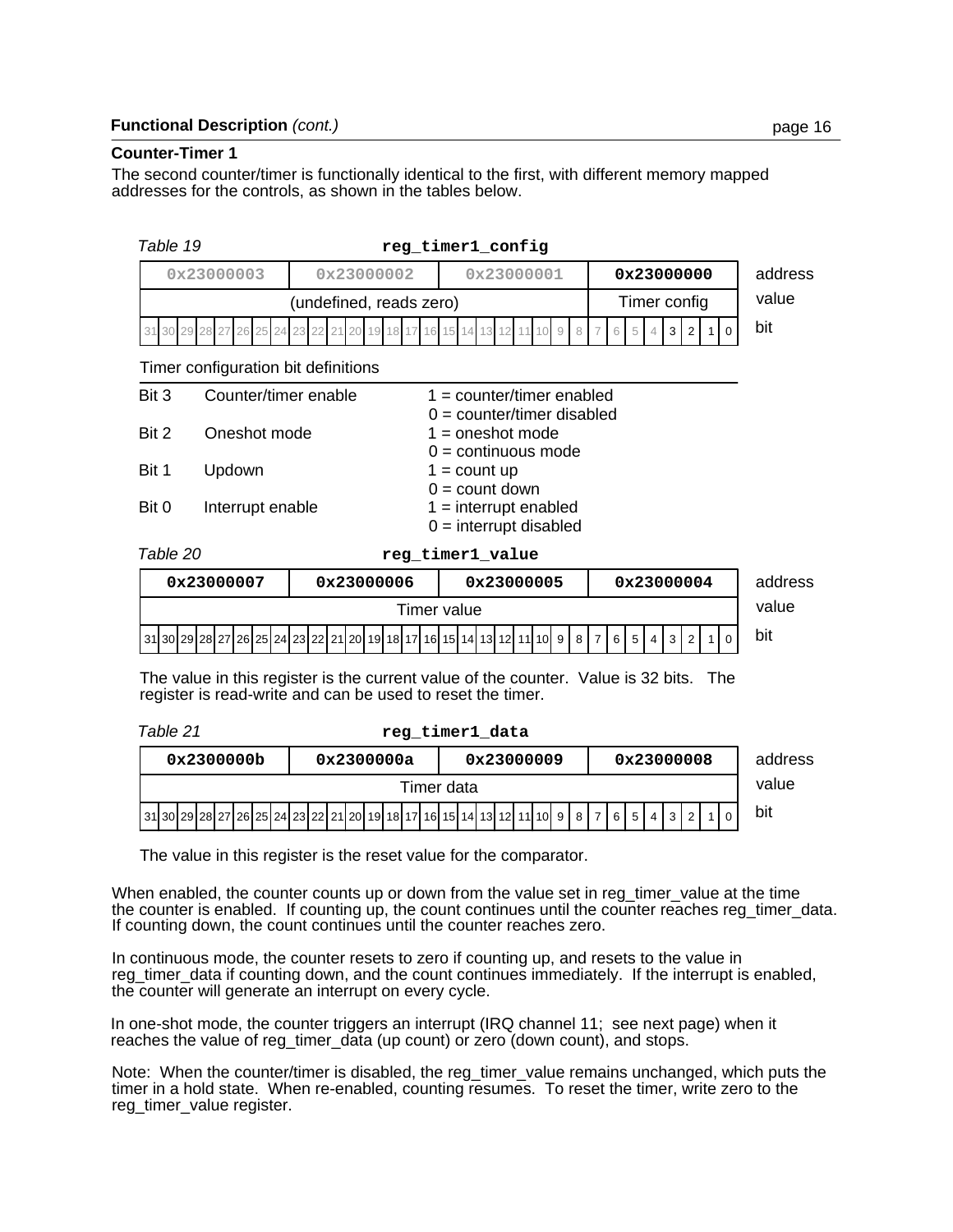#### **Interrupts (IRQ)**

The interrupt vector is set to memory addres 0 (bottom of SRAM). The program counter switches to this location when an interrupt is received. To enable interrupts, it is necessary to copy an interrupt handler to memory location 0. The PicoRV32 defines 32 IRQ channels, of which the Caravel chip uses only a handful, as described in the table below. All IRQ channels not in the list below always have value zero.

| IRQ channel | description                                            |
|-------------|--------------------------------------------------------|
| 4           | UART data available                                    |
| 5           | IRQ external pin (pin E5)                              |
| 6           | Housekeeping SPI IRQ                                   |
|             | Assignable interrupt (see Table 7)                     |
| 9           | SPI master data available, when enabled (see Table 14) |
| 10          | Timer 0 expired, when enabled (see Table 16)           |
| 11          | Timer 1 expired, when enabled (see Table 19)           |

The Caravel PicoRV32 implementation does not enable IRQ QREGS (see PicoRV32 description).

The handling of interrupts is beyond the scope of this document (see RISC-V instruction set description). All interrupts are masked and must be enabled in software.

#### **Management area SRAM**

The Caravel chip has an on-board memory of 256 words of width 32 bits. The memory is located at address 0 (zero). There are additional blocks of memory above this area, size and location TBD.

#### **Storage area SRAM**

The Caravel chip has a "storage area" SRAM block that is auxiliary space that can be used by either the management SoC or the user project, through the wishbone bus interface. The storage area is connected into the user area 2 power supply, and so is nominally considered to be part of the user area.

The storage area may be used as an experimentation area for OpenRAM, so for any user project making use of this space, the user should notify efabless of their requirement for the size and configuration of the SRAM block.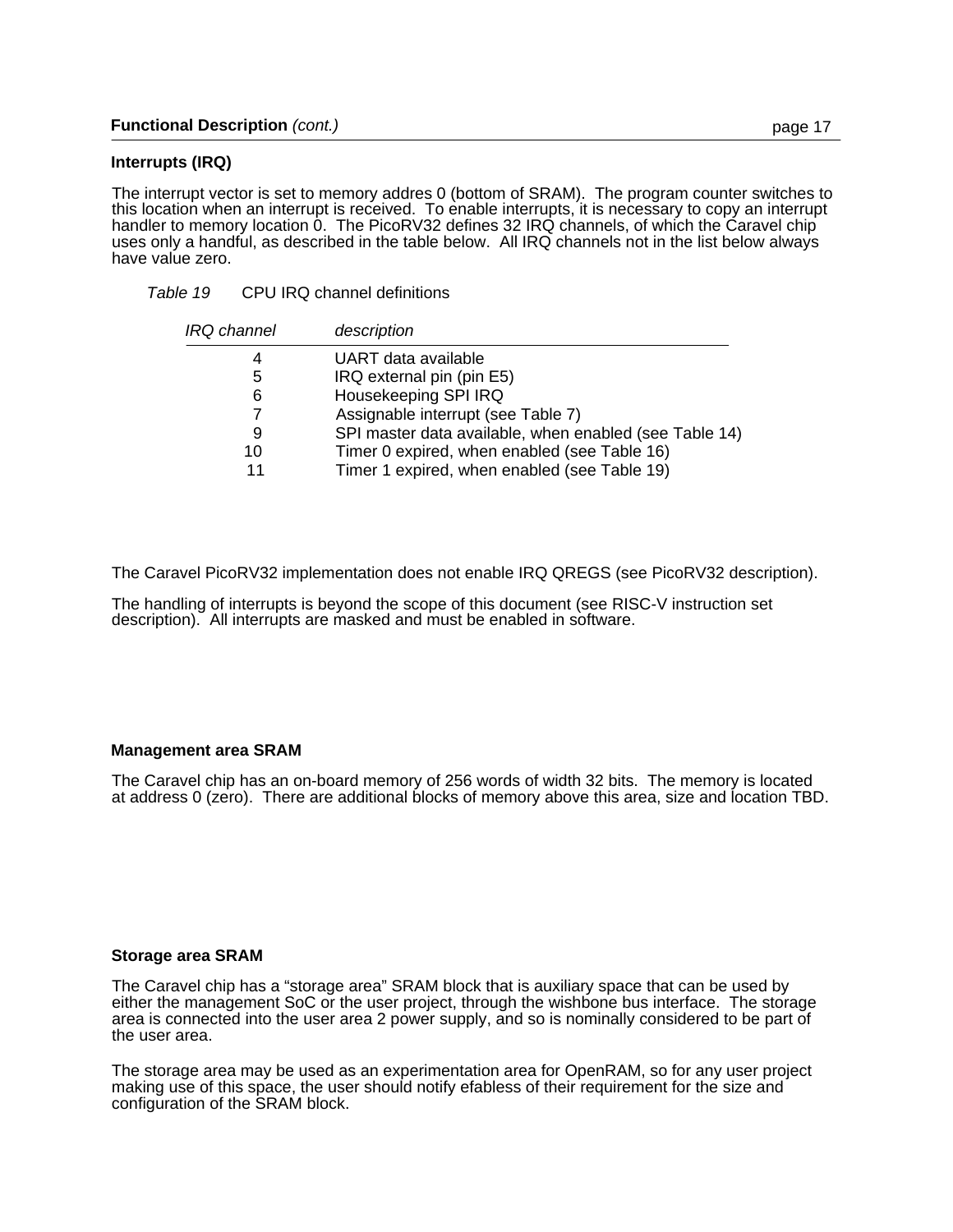### **Logic Analyzer**

**User area wishbone base**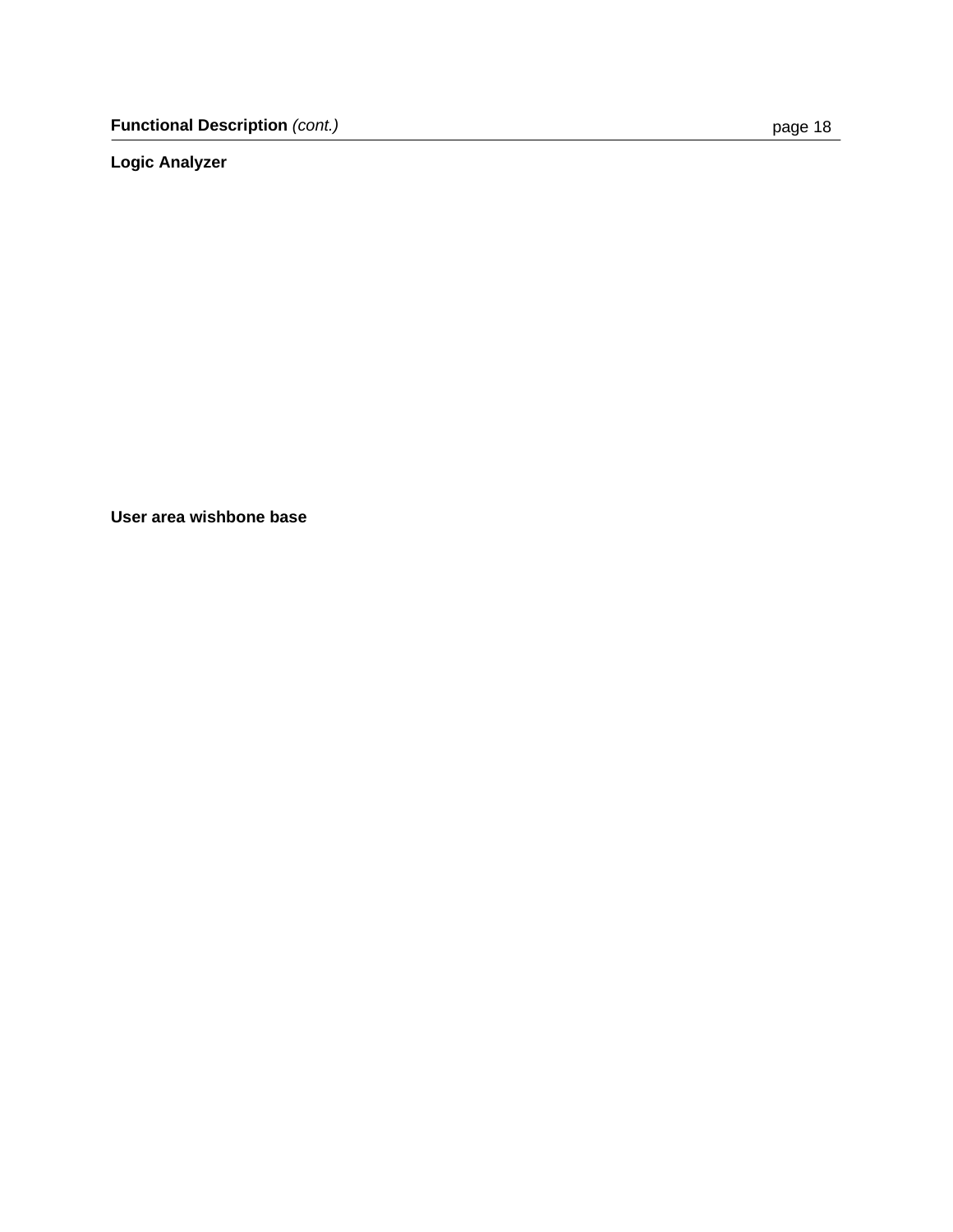

#### **Caravel management SoC simplified block diagram**

*user project area*

### **Programming**

The RISC-V architecture has a **gcc** compiler. The best reference for getting the correct crosscompiler version is the PicoRV32 source at

**http://github.com/cliffordwolf/picorv32**.

Specifically, see the top-level **README.md** file section "Building a pure RV32I Toolchain."

For programming examples specifically for the Caravel chip (assuming a correct installation of a RISC-V gcc toolchain as described above), see

**http://github.com/efabless/caravel**

The directory **verilog/dv** contains example source code to program the Ravenna chip along with the header file **defs.h** that defines the memory-mapped locations as described throughout this text.

The **verilog/dv** directory contains a **Makefile** that compiles hex files and runs simulations of a number of test programs that exercise various features of the chip.

Additional documentation exists on the same site for the provided demonstration circuit board and driver software.

#### **Additional references**

```
See http://riscv.org/
   http://riscv.org/software-status/
```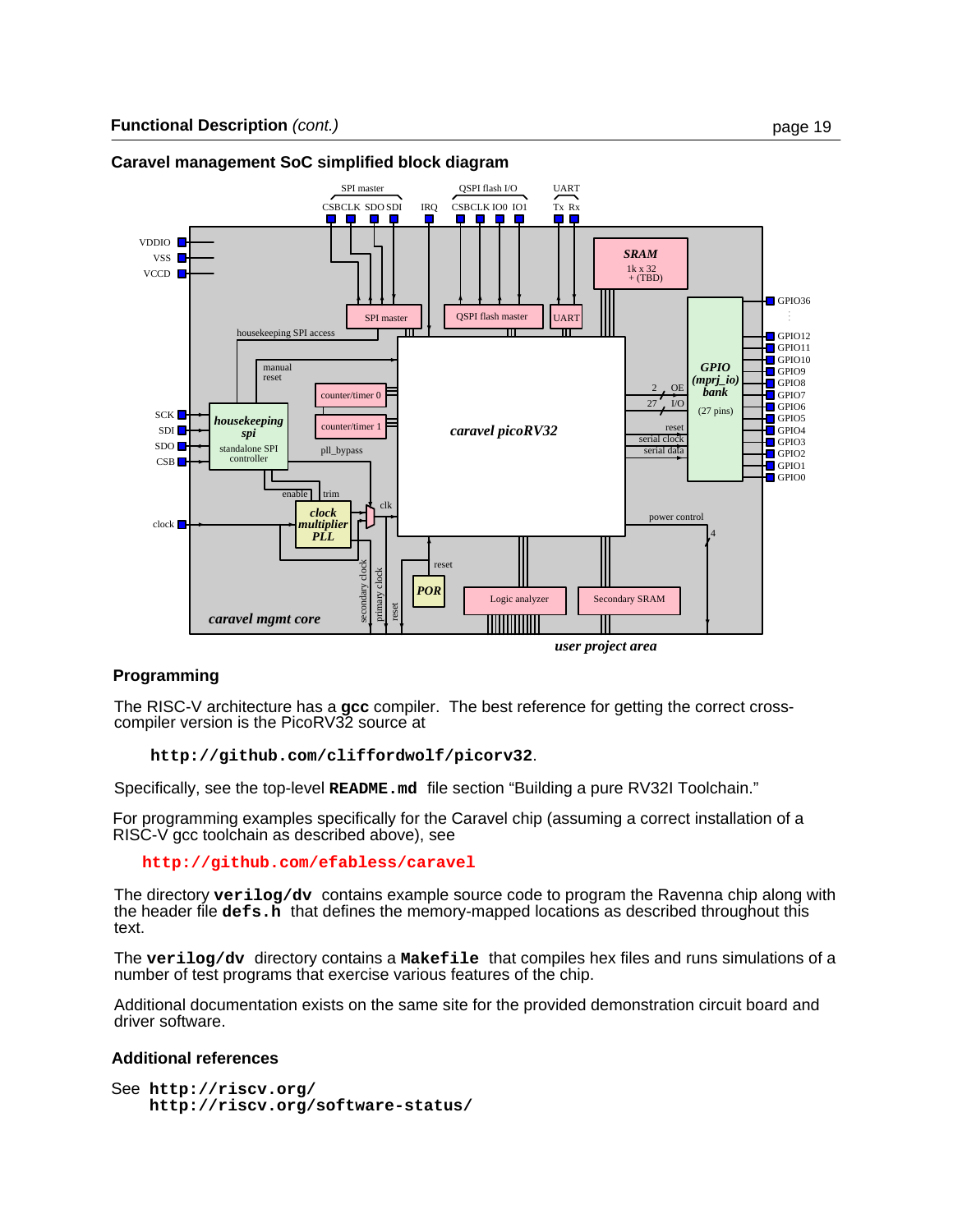## Efabless Caravel PicoRV32 SoC page 20

### **Memory Mapped I/O summary by address**

| Address (bytes)                                            | <b>Function</b>                                                                                                                                                                                                                                                                                                                                                                                                                                                                                                                                                                                                                                                                                                                   |  |  |  |
|------------------------------------------------------------|-----------------------------------------------------------------------------------------------------------------------------------------------------------------------------------------------------------------------------------------------------------------------------------------------------------------------------------------------------------------------------------------------------------------------------------------------------------------------------------------------------------------------------------------------------------------------------------------------------------------------------------------------------------------------------------------------------------------------------------|--|--|--|
| 0x00 00 00 00<br>0x00 00 3f ff                             | Flash SPI / overlaid SRAM (4k words) start of memory block<br>End of SRAM                                                                                                                                                                                                                                                                                                                                                                                                                                                                                                                                                                                                                                                         |  |  |  |
| 0x10 00 00 00<br>0x10 ff ff ff<br>0x1f ff ff ff            | Flash SPI start of program block<br>Program to run starts here on reset.<br>Maximum SPI flash addressable space (16MB) with QSPI 3-byte addressing<br>Maximum SPI flash addressable space (32MB)                                                                                                                                                                                                                                                                                                                                                                                                                                                                                                                                  |  |  |  |
| 0x20 00 00 00<br>0x20 00 00 04<br>0x20 00 00 08            | UART clock divider select (system clock freq. / baud rate)<br>UART data (returns 0xffffffff if receiver buffer is empty)<br><b>UART</b> enable                                                                                                                                                                                                                                                                                                                                                                                                                                                                                                                                                                                    |  |  |  |
| 0x21 00 00 00<br>0x21000004<br>0x21 00 00 08<br>0x2100000c | GPIO input/output (bit 16/bit 0)<br>1 general-purpose digital, management area only<br>GPIO output enable $(1 = output, 0 = input)$<br>GPIO pullup enable $(1 =$ pullup, $0 =$ none)<br>GPIO pulldown enable $(1 =$ pulldown, $0 =$ none)                                                                                                                                                                                                                                                                                                                                                                                                                                                                                         |  |  |  |
| 0x22000000                                                 | Counter/Timer 0 configuration register (lower 4 bits)                                                                                                                                                                                                                                                                                                                                                                                                                                                                                                                                                                                                                                                                             |  |  |  |
|                                                            | bit $0 =$ enable $(0 =$ hold, $1 =$ count)<br>bit $1 =$ oneshot (0 = continuous count, $1 =$ one-shot count)<br>bit $2 =$ updown (0 = count down, 1 = count up)<br>bit $3 = \text{irq enable } (0 = \text{disabeled}, 1 = \text{trigger} \cdot \text{IRQ channel } 10 \text{ on timeout})$                                                                                                                                                                                                                                                                                                                                                                                                                                        |  |  |  |
| 0x22 00 00 04                                              | Counter/Timer 0 current value<br>Set or read the 32-bit current value.                                                                                                                                                                                                                                                                                                                                                                                                                                                                                                                                                                                                                                                            |  |  |  |
| 0x22000008                                                 | Counter/Timer 0 reset value<br>Set or read the 32-bit reset (down-count) or compare (up-count) value.                                                                                                                                                                                                                                                                                                                                                                                                                                                                                                                                                                                                                             |  |  |  |
| 0x23000000                                                 | Counter/Timer 1 configuration register (lower 4 bits)                                                                                                                                                                                                                                                                                                                                                                                                                                                                                                                                                                                                                                                                             |  |  |  |
|                                                            | bit $0 =$ enable $(0 =$ hold, $1 =$ count)<br>bit $1 =$ oneshot (0 = continuous count, $1 =$ one-shot count)<br>bit $2 =$ updown (0 = count down, 1 = count up)<br>bit $3 = \text{irq enable } (0 = \text{disabeled}, 1 = \text{trigger} \, \text{IRQ channel} \, 11 \, \text{on timeout})$                                                                                                                                                                                                                                                                                                                                                                                                                                       |  |  |  |
| 0x23 00 00 04                                              | Counter/Timer 1 current value<br>Set or read the 32-bit current value.                                                                                                                                                                                                                                                                                                                                                                                                                                                                                                                                                                                                                                                            |  |  |  |
| 0x23 00 00 08                                              | Counter/Timer 1 reset value<br>Set or read the 32-bit reset (down-count) or compare (up-count) value.                                                                                                                                                                                                                                                                                                                                                                                                                                                                                                                                                                                                                             |  |  |  |
| 0x24000000                                                 | SPI master configuration register                                                                                                                                                                                                                                                                                                                                                                                                                                                                                                                                                                                                                                                                                                 |  |  |  |
|                                                            | bits $0-7$ = prescaler (core clock / (prescaler + 1) = SPI clock rate / 2) (default 2)<br>bit $8 =$ mlb (0 = msb first, 1 = lsb first) (default 0)<br>bit $9 =$ invcsb (0 = csb active low, 1 = csb active high) (default 0)<br>bit 10 = invsck (0 = normal sck, 1 = inverted sck) (default 0)<br>bit 11 = mode ( $0 = \text{read}/\text{write}$ on opposite sck edge, 1 = same edge) (default 0)<br>bit $12$ = stream (0 = raise csb after each byte, 1 = keep csb low until stream bit cleared)<br>bit 13 = enable ( $0 = SPI$ master disabled, $1 = SPI$ master enabled)<br>bit $14$ = irq enable (0 = disabled, 1 = SPI read valid triggers interrupt channel 9)<br>bit $15$ = housekeeping (0 = disconnected, 1 = connected) |  |  |  |
| 0x24 00 00 04                                              | SPI master data register (low 8 bits)                                                                                                                                                                                                                                                                                                                                                                                                                                                                                                                                                                                                                                                                                             |  |  |  |
|                                                            | Write data to send to low byte or read received data from low byte.                                                                                                                                                                                                                                                                                                                                                                                                                                                                                                                                                                                                                                                               |  |  |  |
|                                                            |                                                                                                                                                                                                                                                                                                                                                                                                                                                                                                                                                                                                                                                                                                                                   |  |  |  |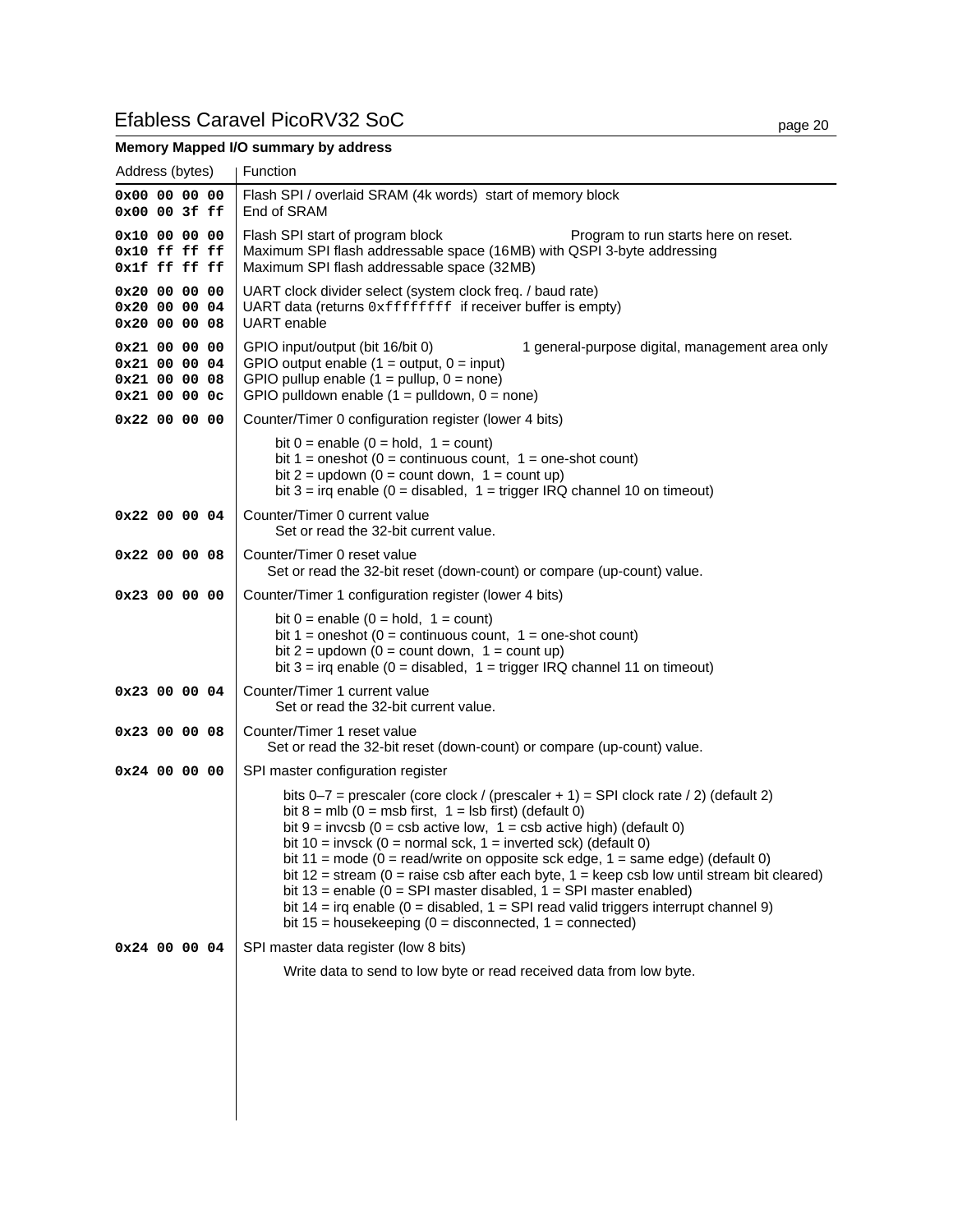## Efabless Caravel PicoRV32 SoC page 21

| Memory Mapped I/O summary by address (continued)                 |                                                                                                                                                                                                                                                                                                                                                                                                                                                                                                                                                                                                                                                                                                                                                                                                                                                 |  |  |
|------------------------------------------------------------------|-------------------------------------------------------------------------------------------------------------------------------------------------------------------------------------------------------------------------------------------------------------------------------------------------------------------------------------------------------------------------------------------------------------------------------------------------------------------------------------------------------------------------------------------------------------------------------------------------------------------------------------------------------------------------------------------------------------------------------------------------------------------------------------------------------------------------------------------------|--|--|
| Address (bytes)                                                  | Function                                                                                                                                                                                                                                                                                                                                                                                                                                                                                                                                                                                                                                                                                                                                                                                                                                        |  |  |
| 0x25 00 00 00<br>0x25 00 00 04<br>0x25 00 00 08<br>0x25 00 00 0c | Logic Analyzer Data 0<br>Logic Analyzer Data 1<br>Logic Analyzer Data 2<br>Logic Analyzer Data 3                                                                                                                                                                                                                                                                                                                                                                                                                                                                                                                                                                                                                                                                                                                                                |  |  |
| 0x25 00 00 10<br>0x25 00 00 14<br>0x25 00 00 18<br>0x25 00 00 1c | Logic Analyzer Enable 0<br>Logic Analyzer Enable 1<br>Logic Analyzer Enable 2<br>Logic Analyzer Enable 3                                                                                                                                                                                                                                                                                                                                                                                                                                                                                                                                                                                                                                                                                                                                        |  |  |
| 0x26 00 00 00<br>0x26 00 00 04<br>0x26 00 00 08<br>0x26 00 00 0c | User project area GPIO data (L)<br>User project area GPIO data (H)<br>User project area GPIO data transfer (bit 0, auto-zeroing)<br>User project area GPIO mprj_io[0] configure                                                                                                                                                                                                                                                                                                                                                                                                                                                                                                                                                                                                                                                                 |  |  |
| 0x260000a0                                                       | User project area GPIO mprj_io[37] configure                                                                                                                                                                                                                                                                                                                                                                                                                                                                                                                                                                                                                                                                                                                                                                                                    |  |  |
|                                                                  | bit $0 =$ management control enable ( $0 =$ user control, $1 =$ management control) (default 1)<br>bit $1 =$ output disable (0 = output enabled, $1 =$ output disabled) (default 1)<br>bit $2$ = hold override value (value = value during hold mode) (default 0)<br>bit $3$ = input disable (0 = input enabled, 1 = input disabled) (default 0)<br>bit $4 = IB$ mode select $(0 = 1, 1)$<br>bit $5 =$ analog bus enable (0 = disabled, 1 = enabled)<br>bit $6 =$ analog bus select $(0 = 1, 1 = 1)$<br>bit $7 =$ analog bus polarity $(0 = 1, 1 = 1)$<br>bit $8 =$ slow slew (0 = fast slew, 1 = slow slew) (default 0)<br>bit 9 = input voltage trip point select $(0 = 1, 1)$<br>bits $10-12$ = digital mode (see below) (default 001)<br>Digital mode description<br>Digital mode bits<br>bit 12 11 10<br>$0\quad 0\quad 0$<br>0 0 1<br>010 |  |  |
|                                                                  | 011<br>1 0 0<br>101<br>110                                                                                                                                                                                                                                                                                                                                                                                                                                                                                                                                                                                                                                                                                                                                                                                                                      |  |  |
|                                                                  | 1 1 1                                                                                                                                                                                                                                                                                                                                                                                                                                                                                                                                                                                                                                                                                                                                                                                                                                           |  |  |
| 0x260000a4<br>0x26 00 01 b4                                      | User project area GPIO power[0] configure<br>These are currently undefined/unused.<br>User project area GPIO power[3] configure                                                                                                                                                                                                                                                                                                                                                                                                                                                                                                                                                                                                                                                                                                                 |  |  |
| $0x2d$ 00 00 00                                                  | QSPI controller config                                                                                                                                                                                                                                                                                                                                                                                                                                                                                                                                                                                                                                                                                                                                                                                                                          |  |  |
|                                                                  | bit 31 MEMIO enable (reset = 1) $0 = bit$ -bang mode<br>bit 22 DDR enable<br>Note: These cannot be used due<br>bit 21 QSPI enable<br>to the limited number of data pins.<br>bit 20 CRM enable<br>bits 19-16 Read latency cycles<br>bits 11-8 I/O output enable bits (bit bang mode)<br>bit 5 Chip select line (bit bang mode)<br>bit 4 Serial clock line (bit bang mode)<br>bits 3-0 Data bits (bit bang mode)                                                                                                                                                                                                                                                                                                                                                                                                                                  |  |  |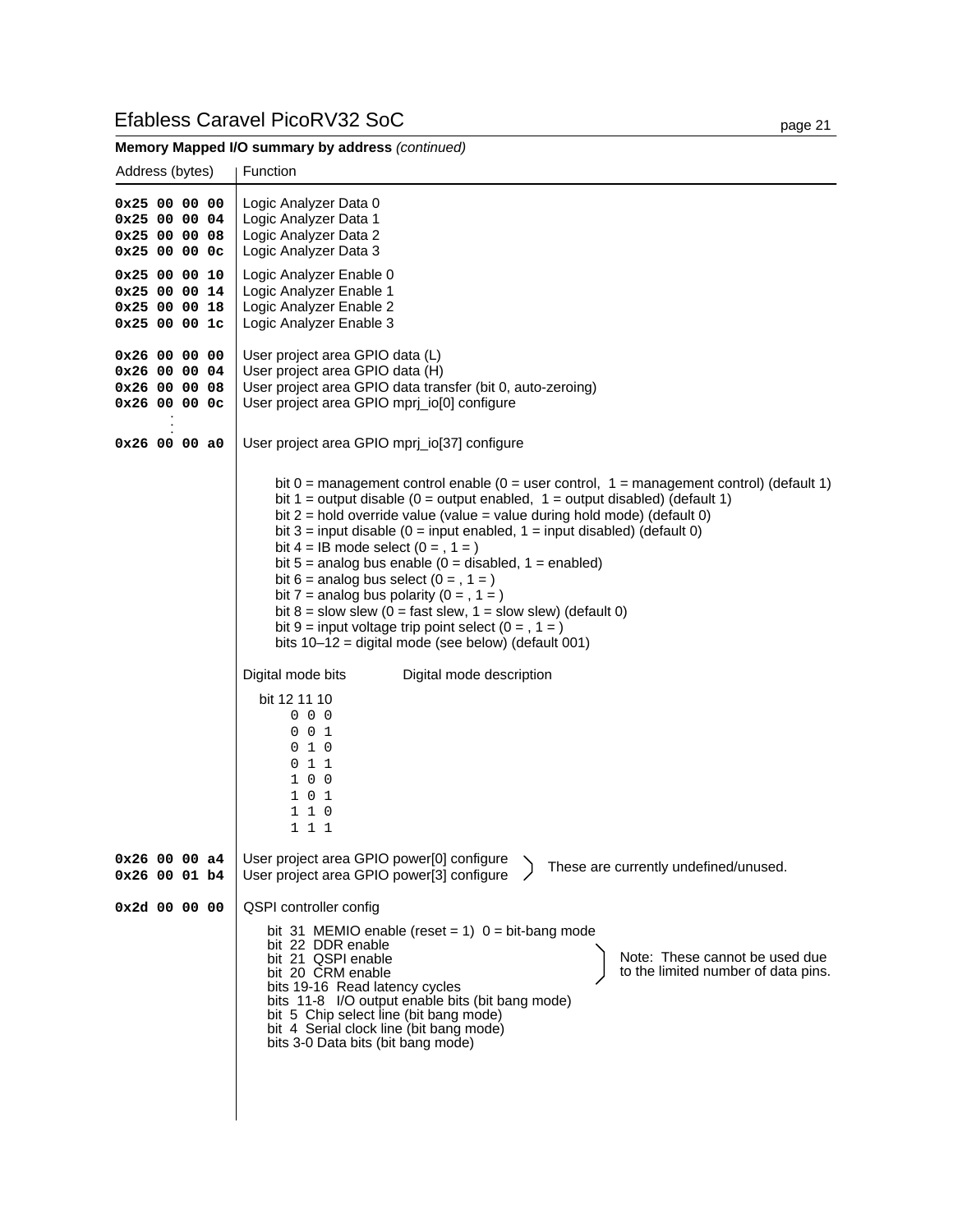### Efabless Caravel PicoRV32 SoC

 $\overline{\phantom{a}}$ 

|                                                                         | Memory Mapped I/O summary by address (continued)                   |                                                                                                                                                                                                                                                                                                                         |
|-------------------------------------------------------------------------|--------------------------------------------------------------------|-------------------------------------------------------------------------------------------------------------------------------------------------------------------------------------------------------------------------------------------------------------------------------------------------------------------------|
| Address (bytes)                                                         | Function                                                           |                                                                                                                                                                                                                                                                                                                         |
| 0x2f 00 00 00                                                           | PLL clock output destination (low bit)<br>$0 = none$<br>$1 =$ GPIO | The PLL clock (crystal oscillator clock<br>multiplied up by PLL) can be viewed on<br>the GPIO pin. The GPIO pin cannot<br>be used as general-purpose I/O when selected<br>for PLL clock output. It is unlikely that a<br>full-speed (100MHz) clock will be able to<br>toggle the GPIO at full swing, but is detectable. |
| 0x2f 00 00 04                                                           | Trap output destination (low bit)<br>$0 = none$<br>$1 =$ GPIO      | The CPU fault state (trap) can be viewed at<br>the GPIO pin as a way to monitor the CPU<br>trap state externally.                                                                                                                                                                                                       |
| 0x2f 00 00 08                                                           | IRQ 7 input source (low bit)<br>$0 = none$<br>$1 =$ GPIO           | The GPIO input can be used as an IRQ event<br>source and passed to the CPU through IRQ<br>channel 7. When used as an IRQ source,<br>the GPIO pin must be configured as an input.                                                                                                                                        |
| 0x30 00 00 00                                                           | User area base<br>at this address.                                 | A user project may define additional wishbone slave modules starting                                                                                                                                                                                                                                                    |
| $0 \times 80$ 00 00 00<br>0x90 00 00 00<br>0xa0 00 00 00<br>0xb00000000 | QSPI controller<br>Storage area SRAM<br>Any slave 1<br>Any slave 2 |                                                                                                                                                                                                                                                                                                                         |
|                                                                         |                                                                    |                                                                                                                                                                                                                                                                                                                         |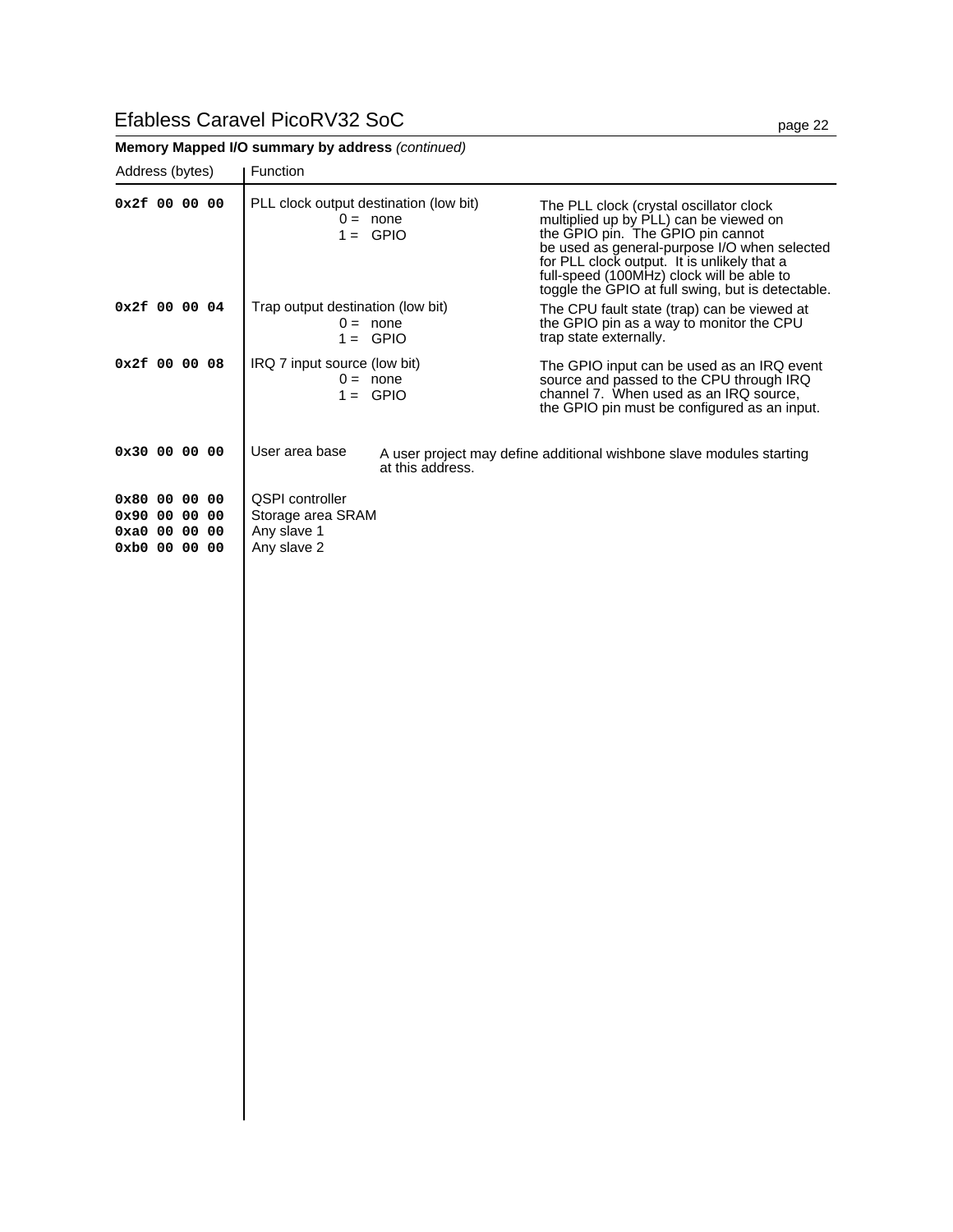

GPIO pads

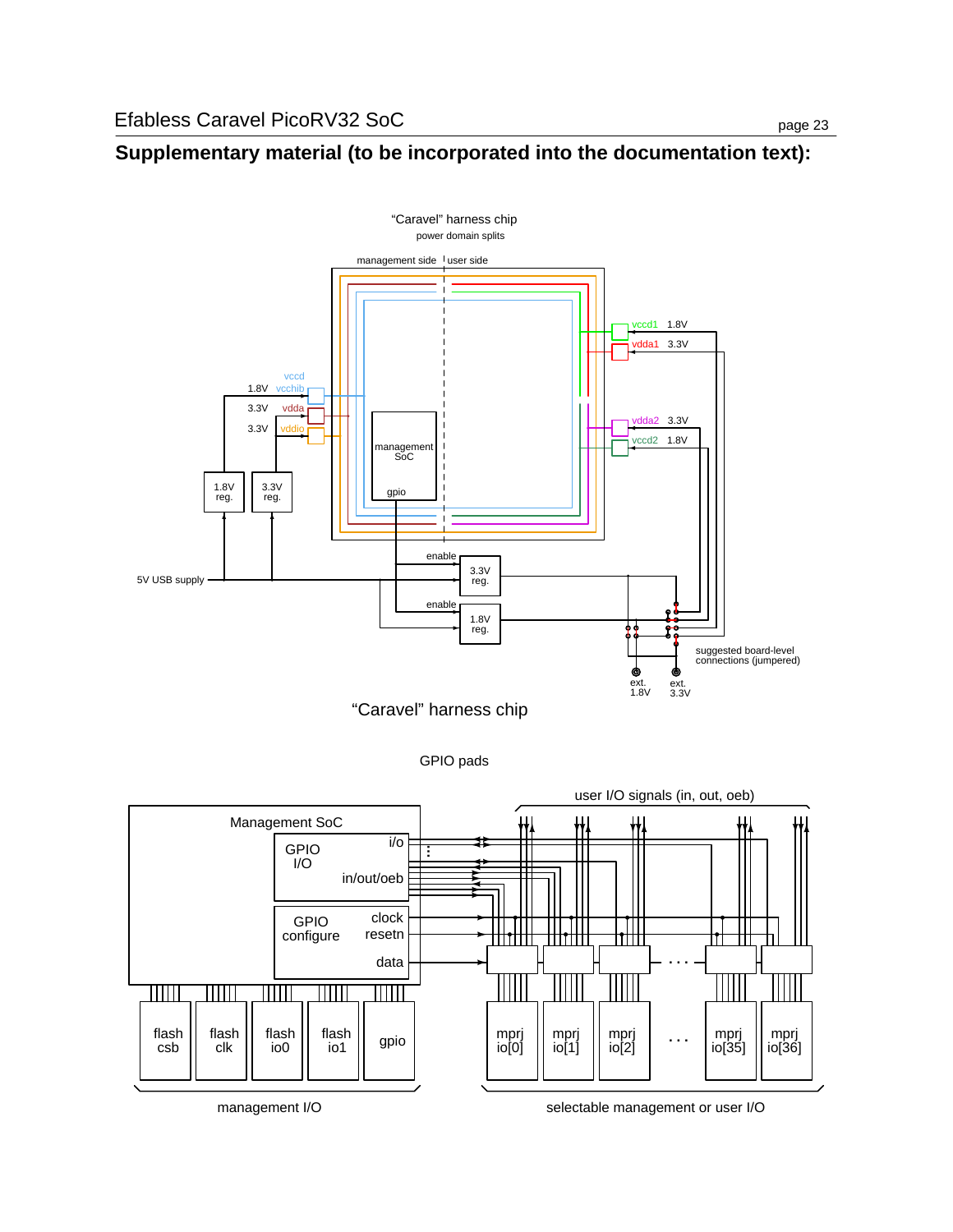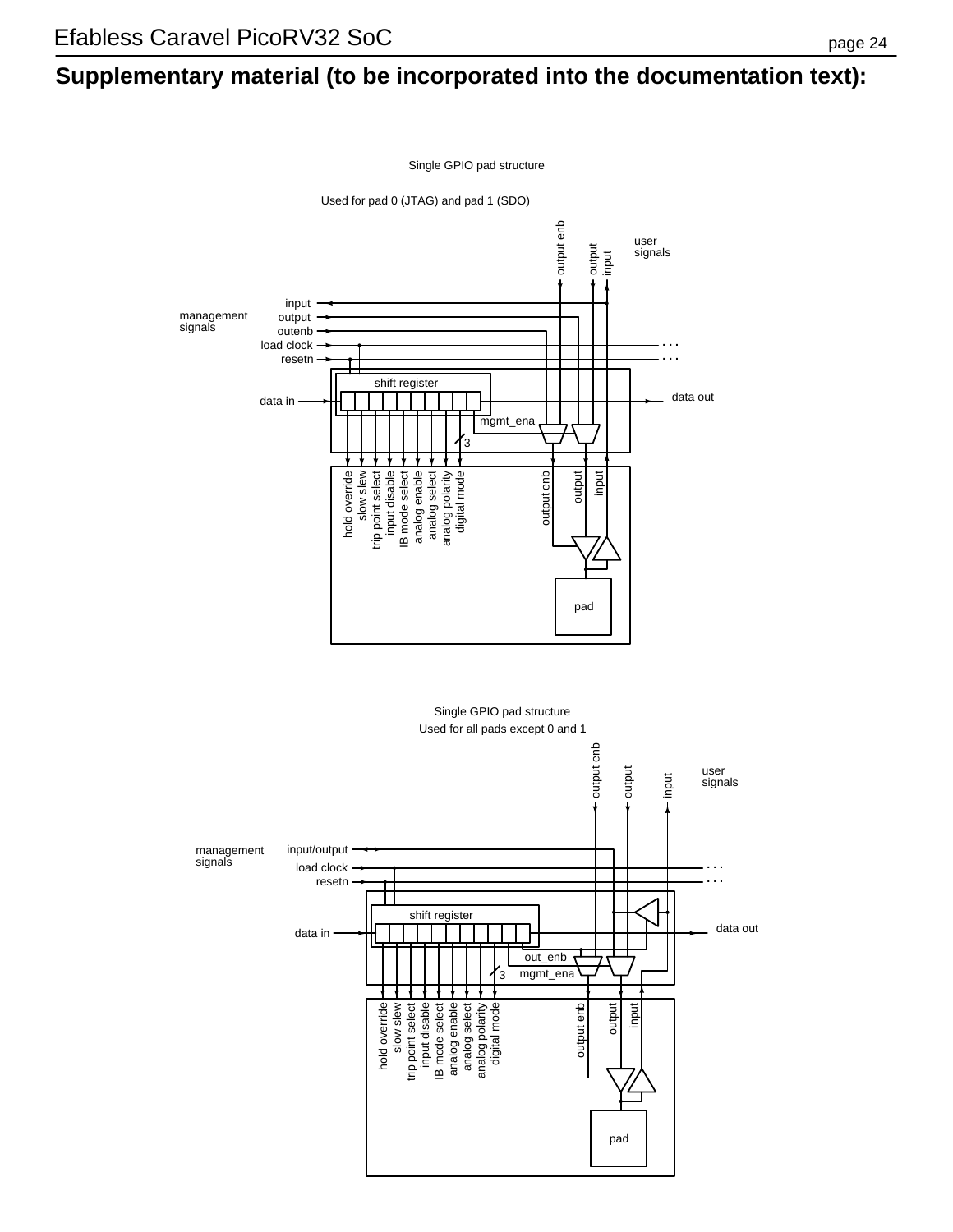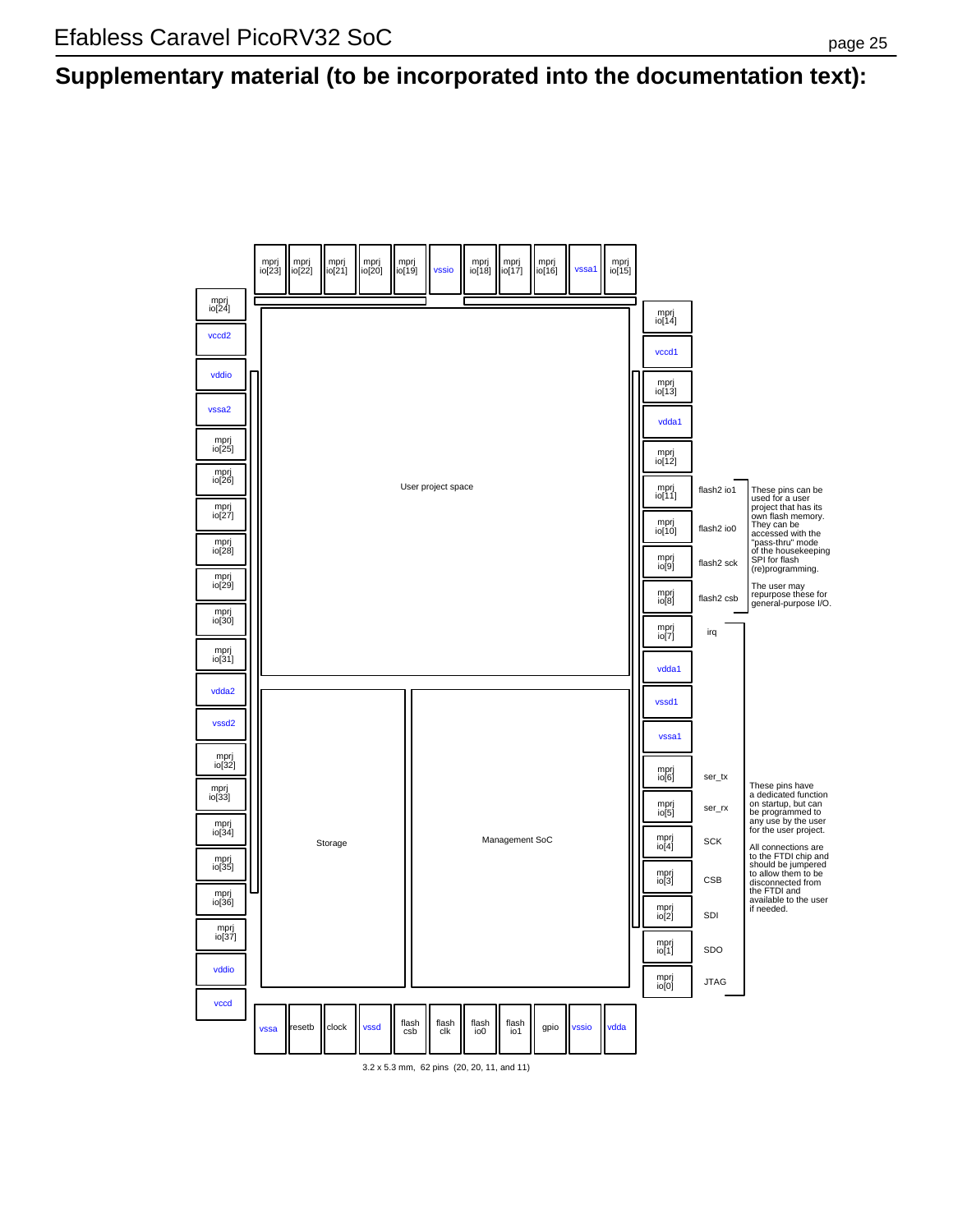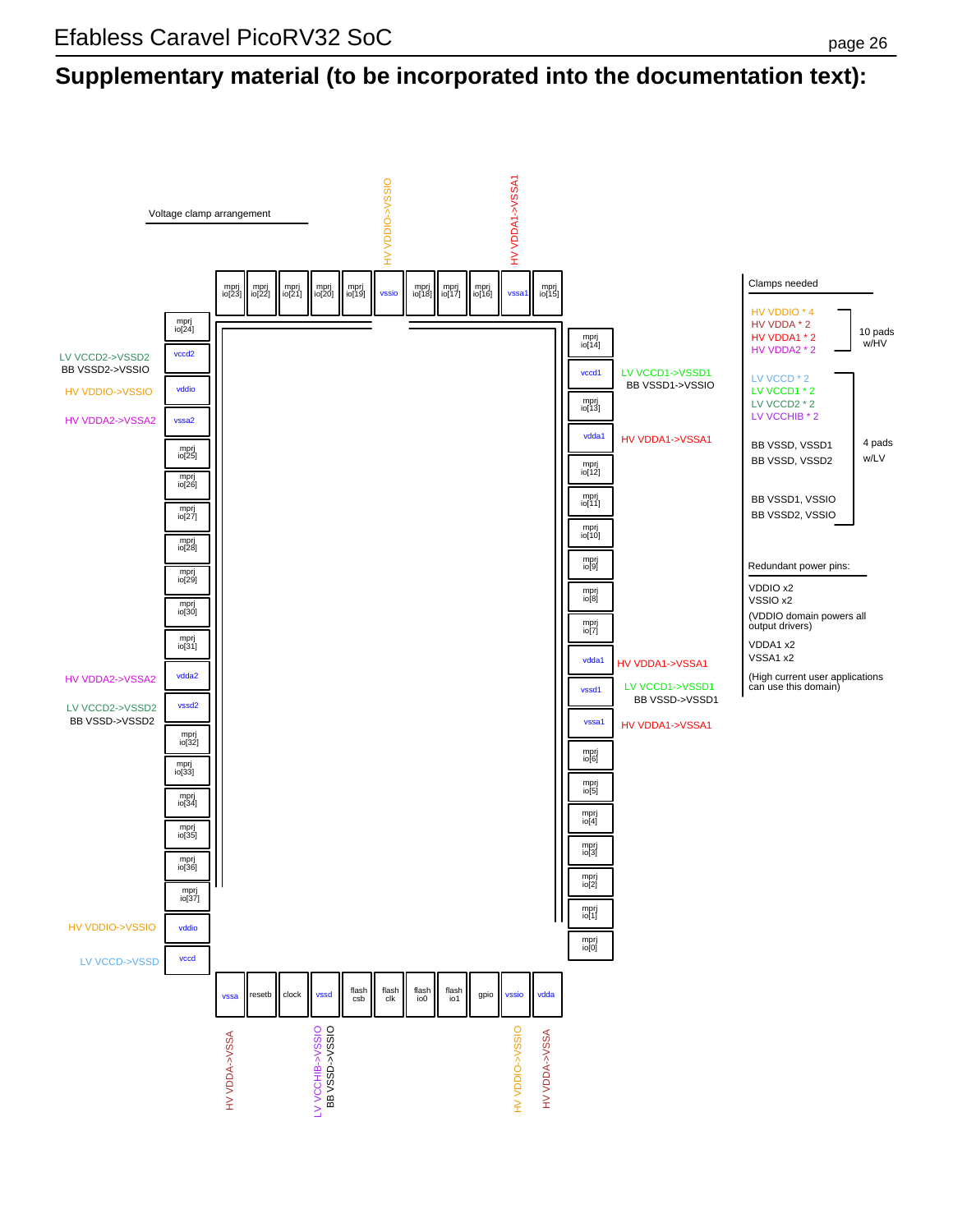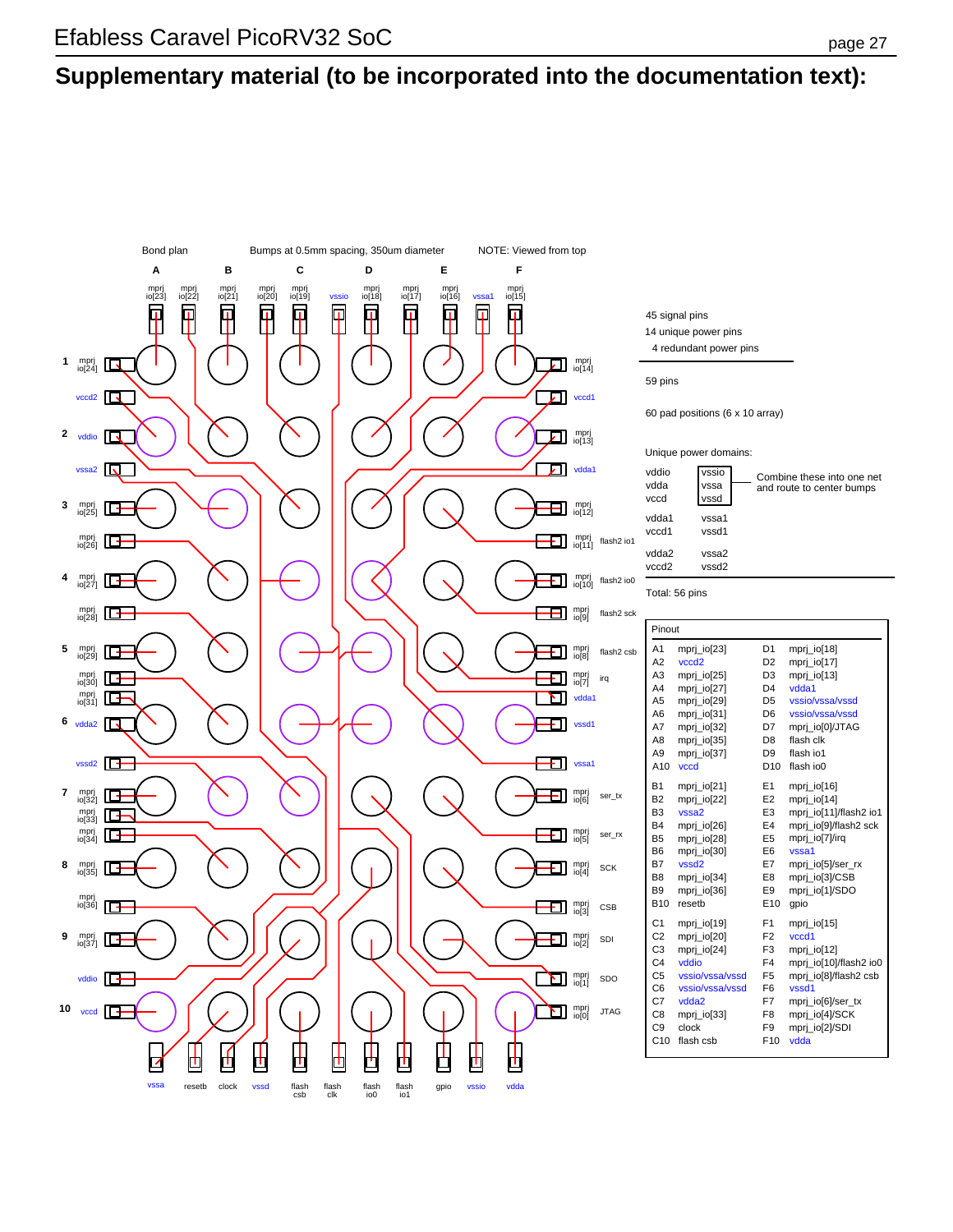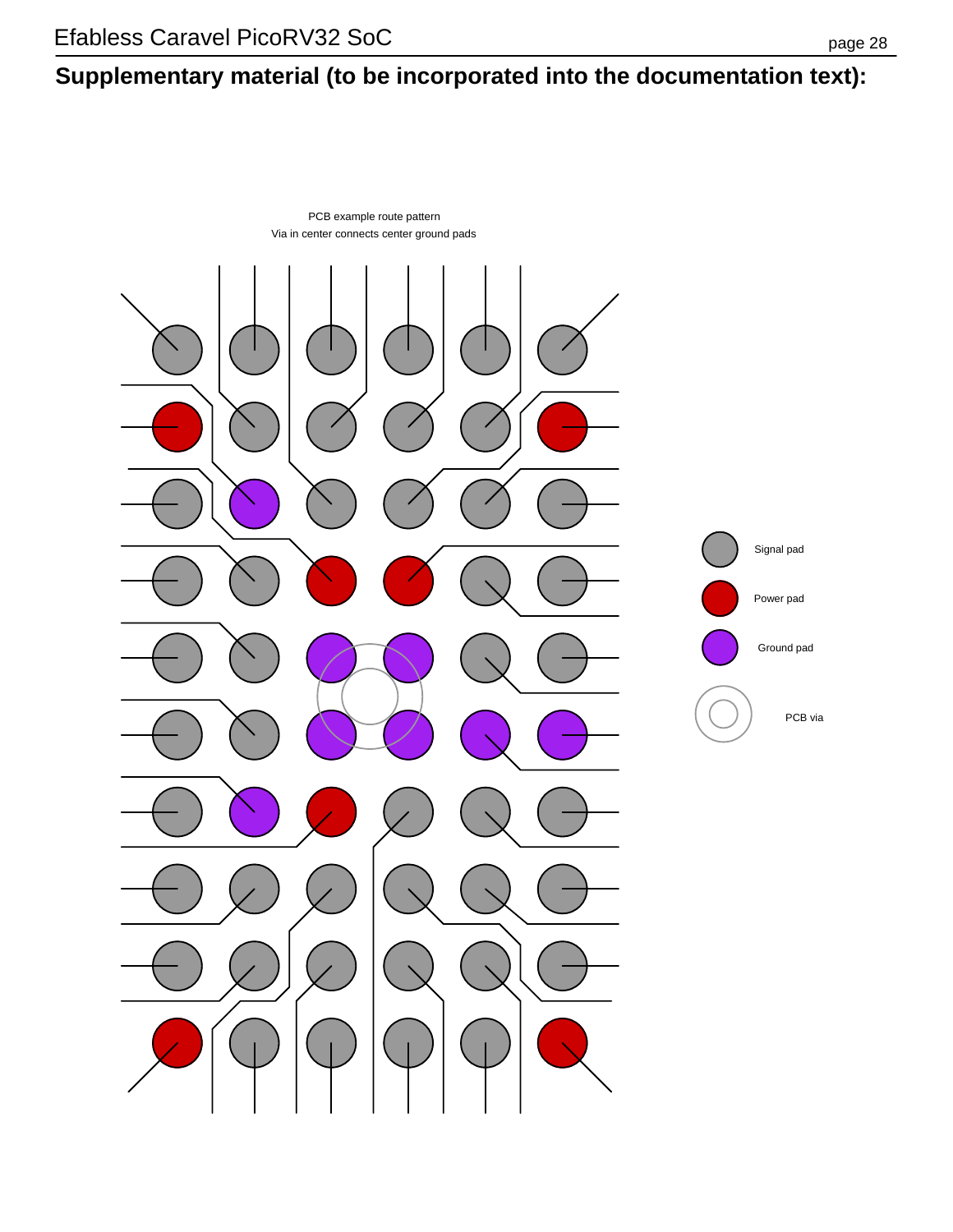### **Absolute maximum ratings**

|                                           | minimum           | typical    | maximum | units       |
|-------------------------------------------|-------------------|------------|---------|-------------|
| Supply voltage (VDDIO):                   | 1.8               | 3.3        | 5.0     | V           |
| Core digital supply voltage<br>$(VCCD)$ : | 1.62              | 1.8        | 1.98    | V           |
| Junction temperature:                     | $-40$             | 27         | 100     | $^{\circ}C$ |
| $V_{OH}$                                  | $0.8 \cdot VDDIO$ |            |         | V           |
| $V_{OL}$                                  |                   |            | 0.4     | V           |
| Management area power                     |                   | <b>TBD</b> |         | mW          |
| Storage area power                        |                   | <b>TBD</b> |         | mW          |
|                                           |                   |            |         |             |
|                                           |                   |            |         |             |
|                                           |                   |            |         |             |
|                                           |                   |            |         |             |

### page 29